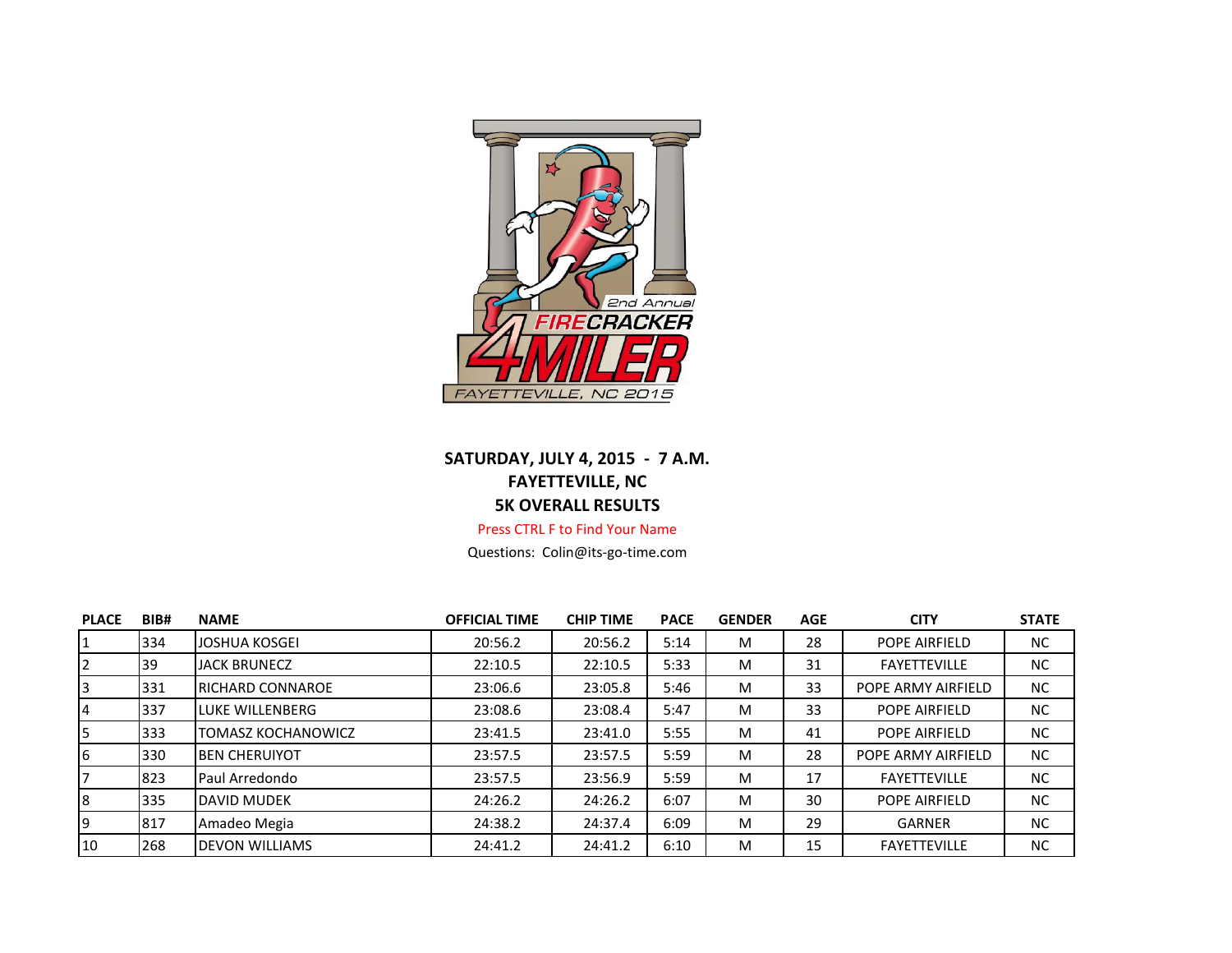| 11 | 338 | <b>BRETT CARTER</b>         | 24:49.3 | 24:49.3 | 6:12 | M         | 30 | POPE AIRFIELD         | NC.       |
|----|-----|-----------------------------|---------|---------|------|-----------|----|-----------------------|-----------|
| 12 | 32  | <b>SEAN O'TOOLE</b>         | 25:17.8 | 25:12.4 | 6:18 | M         | 30 | <b>RAEFORD NC</b>     | NC.       |
| 13 | 90  | <b>CRAIG WINSOR</b>         | 25:42.6 | 25:40.9 | 6:25 | M         | 45 | <b>CHARLESTON</b>     | <b>TN</b> |
| 14 | 497 | Zachary Bayless             | 26:19.5 | 26:17.8 | 6:34 | M         | 25 | <b>FAYETTEVILLE</b>   | NC        |
| 15 | 194 | FUADT MOHAMED AFIFI SILL    | 26:44.9 | 26:44.9 | 6:41 | M         | 28 | FT. BRAGG             | <b>NC</b> |
| 16 | 348 | <b>GWYN REECE</b>           | 27:09.4 | 27:09.4 | 6:47 | F         | 15 | SMITHFIELD            | NC.       |
| 17 | 368 | <b>CHERI LEE</b>            | 27:12.1 | 27:12.1 | 6:48 | F         | 30 | POPE AIRFIELD         | NC.       |
| 18 | 456 | Cain Hill                   | 27:13.2 | 27:09.6 | 6:47 | M         | 38 | <b>FORT BRAGG</b>     | NC        |
| 19 | 195 | AMOSSHEN MOHAMED AFIFI SILL | 27:14.1 | 26:18.2 | 6:35 | M         | 29 | FT. BRAGG             | <b>NC</b> |
| 20 | 120 | <b>CHAD TYSON</b>           | 27:29.4 | 27:28.1 | 6:52 | M         | 39 | <b>FORT BRAGG</b>     | NC.       |
| 21 | 140 | DANIELLE EAGAN              | 27:55.5 | 27:52.3 | 6:58 | F         | 27 | <b>WEST LAFAYETTE</b> | IN        |
| 22 | 457 | <b>Rick Graham</b>          | 28:10.1 | 28:06.2 | 7:02 | M         | 59 | <b>FAYETTEVILLE</b>   | NC.       |
| 23 | 387 | <b>MARCUS MARTIN</b>        | 28:12.9 | 28:01.0 | 7:00 | M         | 41 | <b>FAYETTEVILLE</b>   | NC        |
| 24 | 811 | Prince LeBoo                | 28:21.7 | 28:21.7 | 7:05 | M         | 38 | <b>ATLANTA</b>        | GA        |
| 25 | 358 | JAMES BRYANT                | 28:22.2 | 28:20.0 | 7:05 | M         | 44 | <b>RAEFORD</b>        | NC.       |
| 26 | 406 | SEGUNDO RUIZ                | 28:36.7 | 28:35.7 | 7:09 | M         | 47 | <b>BRIDGEPORT</b>     | CT        |
| 27 | 828 | Johnson Christopher         | 28:49.5 | 28:44.2 | 7:11 | M         | 24 | <b>FAYETTEVILLE</b>   | <b>NC</b> |
| 28 | 815 | Andrew Sykes                | 28:55.0 | 28:47.4 | 7:12 | M         | 50 | <b>FAYETTEVILLE</b>   | NC        |
| 29 | 264 | <b>TRAVIS COX</b>           | 28:56.8 | 28:32.4 | 7:08 | M         | 34 | <b>RAEFORD</b>        | NC.       |
| 30 | 417 | <b>DON LEW</b>              | 29:09.6 | 29:01.5 | 7:15 | M         | 28 | <b>FORT BRAGG</b>     | <b>NC</b> |
| 31 | 491 | Brian Porish                | 29:14.4 | 29:12.5 | 7:18 | M         | 41 | <b>WEST END</b>       | NC        |
| 32 | 420 | LEANDRO LUIS MA             | 29:16.1 | 29:16.1 | 7:19 | М         | 15 | CAMERON               | <b>NC</b> |
| 33 | 350 | <b>GARFIELD LYONS</b>       | 29:21.4 | 29:17.6 | 7:19 | M         | 51 | RAEFORD               | NC        |
| 34 | 270 | <b>VANESSA PIZARRO</b>      | 29:23.3 | 28:03.9 | 7:01 | F         | 27 | RAEFORD               | NC        |
| 35 | 229 | <b>MARVIN MILLER</b>        | 29:24.5 | 29:22.2 | 7:21 | M         | 48 | <b>FAYETTEVILLE</b>   | NC.       |
| 36 | 412 | HUNTER CRITCHFIELD          | 29:26.8 | 29:25.9 | 7:21 | ${\sf M}$ | 16 | <b>FAYETTEVILLE</b>   | NC        |
| 37 | 415 | <b>TONY FERRELL</b>         | 29:34.1 | 29:30.3 | 7:22 | M         | 60 | <b>FAYETTEVILLE</b>   | NC.       |
| 38 | 365 | MAGGIE ELIZONDO             | 29:42.1 | 29:42.1 | 7:25 | F         | 27 | <b>FAYETTEVILLE</b>   | <b>NC</b> |
| 39 | 225 | <b>JOEL LORD</b>            | 29:47.1 | 29:40.2 | 7:25 | M         | 37 | <b>FAYETEVILLE</b>    | NC.       |
| 40 | 95  | <b>JARMON PAGE</b>          | 29:47.6 | 29:42.3 | 7:25 | M         | 23 | <b>FORT BRAGG</b>     | <b>NC</b> |
| 41 | 440 | Aaron Jamie                 | 29:49.5 | 29:48.0 | 7:27 | M         | 28 | FT. BRAGG             | NC.       |
| 42 | 381 | <b>STEVEN WATSON</b>        | 30:02.4 | 29:54.9 | 7:28 | М         | 50 | <b>FAYETTEVILLE</b>   | NC.       |
| 43 | 398 | <b>NADIA GUZMAN</b>         | 30:04.0 | 30:04.0 | 7:31 | F         | 39 | <b>DUNN</b>           | <b>NC</b> |
| 44 | 48  | <b>GEORGE BOREN</b>         | 30:07.9 | 29:57.7 | 7:29 | M         | 52 | WHITEVILLE            | NC        |
|    |     |                             |         |         |      |           |    |                       |           |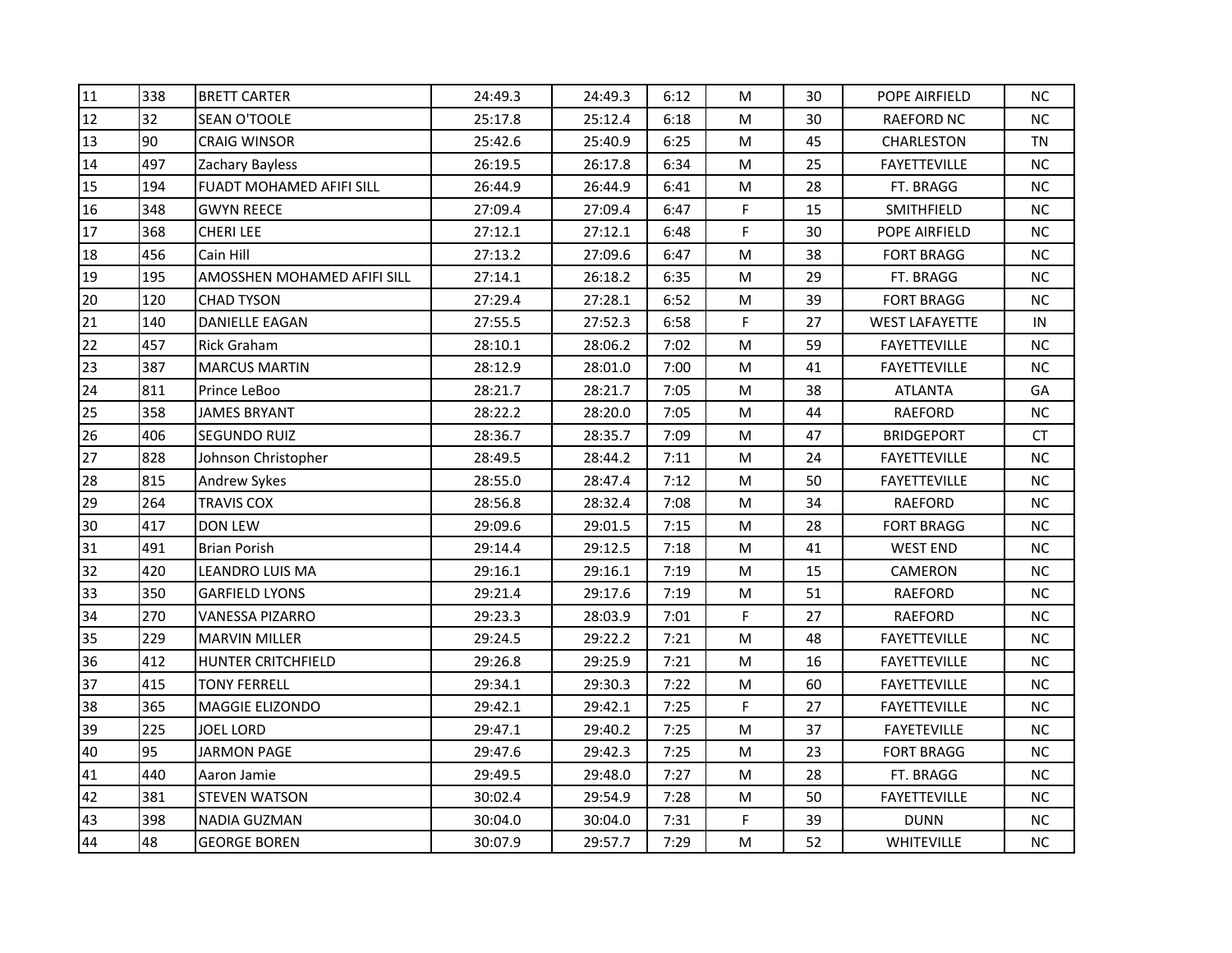| 45 | 493 | Jonah Liston               | 30:17.1 | 30:04.1 | 7:31 | M         | 18 | <b>OLNEY</b>         | IL        |
|----|-----|----------------------------|---------|---------|------|-----------|----|----------------------|-----------|
| 46 | 805 | Aanes Kemboi               | 30:17.6 | 30:12.0 | 7:33 | F         | 26 | <b>FAYETTEVILLE</b>  | $NC$      |
| 47 | 269 | <b>ALAN ADKISSON</b>       | 30:32.0 | 29:08.4 | 7:17 | M         | 26 | <b>LILLINGTON</b>    | NC.       |
| 48 | 101 | <b>DAVID WILKES</b>        | 30:32.8 | 30:32.8 | 7:38 | M         | 49 | <b>FAYETTEVILLE</b>  | <b>NC</b> |
| 49 | 309 | SHAWN WUSSOW               | 30:34.6 | 30:28.0 | 7:37 | M         | 41 | <b>FORT BRAGG</b>    | <b>NC</b> |
| 50 | 413 | <b>SCOTT KANTNER</b>       | 30:34.6 | 30:01.0 | 7:30 | M         | 27 | <b>FAYETTEVILLE</b>  | <b>NC</b> |
| 51 | 106 | <b>EDA KININGER</b>        | 30:40.1 | 30:40.1 | 7:40 | F         | 36 | WILLIAMSBURG         | VA        |
| 52 | 500 | Crispin Burke              | 30:46.3 | 30:30.6 | 7:38 | M         | 35 | <b>FAYETTEVILLE</b>  | <b>NC</b> |
| 53 | 487 | Laura Penley               | 30:55.7 | 29:42.5 | 7:25 | F         | 23 | <b>LINDEN</b>        | <b>NC</b> |
| 54 | 33  | <b>PAUL STARLING</b>       | 30:57.2 | 30:55.5 | 7:44 | ${\sf M}$ | 47 | <b>DUNN</b>          | NC        |
| 55 | 193 | VICTOR PEOA                | 31:04.5 | 31:04.5 | 7:46 | M         | 21 | FT. BRAGG            | NC.       |
| 56 | 139 | <b>JENNY IRVINE</b>        | 31:09.3 | 31:04.8 | 7:46 | F         | 27 | <b>FAYETTEVILLE</b>  | <b>NC</b> |
| 57 | 176 | <b>RIC PAYNE</b>           | 31:11.7 | 30:54.9 | 7:43 | M         | 56 | <b>FAYETTEVILLE</b>  | NC        |
| 58 | 366 | <b>KRISTOPHER ELIZONDO</b> | 31:22.1 | 31:22.1 | 7:51 | ${\sf M}$ | 28 | <b>FAYETTEVILLE</b>  | NC        |
| 59 | 409 | <b>KELLY COLLIER</b>       | 31:29.4 | 31:29.4 | 7:52 | F         | 42 | <b>WADE</b>          | <b>NC</b> |
| 60 | 93  | <b>AARON ELLINGTON</b>     | 31:31.8 | 30:45.7 | 7:41 | M         | 39 | <b>HOPE MILLS</b>    | <b>NC</b> |
| 61 | 829 | Jenna Grassbaugh           | 31:31.9 | 30:37.7 | 7:39 | F         | 30 | <b>FAYETTEVILLE</b>  | <b>NC</b> |
| 62 | 806 | Jessica Begay              | 31:37.8 | 31:37.8 | 7:54 | F         | 36 | YORK TOWN            | VA        |
| 63 | 248 | <b>ZACK OSINSKI</b>        | 31:41.0 | 31:32.3 | 7:53 | M         | 20 | <b>FAYETTEVILLE</b>  | <b>NC</b> |
| 64 | 94  | <b>BRIAN MCLEAN</b>        | 31:55.6 | 31:55.6 | 7:59 | M         | 31 | <b>FAYETTEVILLE</b>  | NC        |
| 65 | 461 | Zebulon Schrump            | 31:56.4 | 31:34.3 | 7:54 | M         | 19 | <b>FAYETTEVILLE</b>  | NC.       |
| 66 | 496 | Zack Branning              | 32:13.1 | 32:00.1 | 8:00 | M         | 14 | <b>FOREST GROVE</b>  | <b>OR</b> |
| 67 | 445 | Jason Benefield            | 32:14.6 | 31:02.5 | 7:46 | M         | 45 | FT. BRAGG            | NC        |
| 68 | 211 | <b>STEVE KING</b>          | 32:17.9 | 32:15.4 | 8:04 | M         | 46 | <b>FAYETTEVILLE</b>  | NC.       |
| 69 | 827 | Carolina Johnson           | 32:24.9 | 32:18.7 | 8:04 | F         | 24 | <b>FAYETTEVILLE</b>  | <b>NC</b> |
| 70 | 342 | <b>DERVIN SMITH</b>        | 32:29.4 | 31:42.6 | 7:55 | M         | 39 | <b>FAYETTEVILLE</b>  | <b>NC</b> |
| 71 | 271 | <b>MEGAN DELEONARDIS</b>   | 32:31.2 | 31:07.3 | 7:47 | F         | 26 | <b>WASHINGTON</b>    | DC        |
| 72 | 380 | PETE FERRELL               | 32:33.2 | 31:38.4 | 7:54 | M         | 31 | <b>FAYETTEVILLE</b>  | NC        |
| 73 | 47  | <b>MIGUEL ROBLES</b>       | 32:36.1 | 32:06.7 | 8:02 | M         | 49 | CAMERON              | NC.       |
| 74 | 26  | <b>DAVID PARKER</b>        | 32:38.6 | 32:38.6 | 8:09 | ${\sf M}$ | 57 | <b>FAYETTEVILLE</b>  | <b>NC</b> |
| 75 | 442 | Carlie Benefield           | 32:50.0 | 32:41.8 | 8:10 | F         | 14 | FT. BRAGG            | NC        |
| 76 | 448 | Alan Sutton                | 32:52.2 | 32:39.2 | 8:10 | M         | 37 | <b>FAYETTVILLE</b>   | NC.       |
| 77 | 490 | <b>Scott Mcleod</b>        | 33:00.4 | 31:09.7 | 7:47 | M         | 45 | <b>FAYETTEVILLE</b>  | $NC$      |
| 78 | 301 | <b>CANDICE CUNNINGHAM</b>  | 33:04.5 | 33:04.5 | 8:16 | F         | 38 | <b>HOLLY SPRINGS</b> | <b>NC</b> |
|    |     |                            |         |         |      |           |    |                      |           |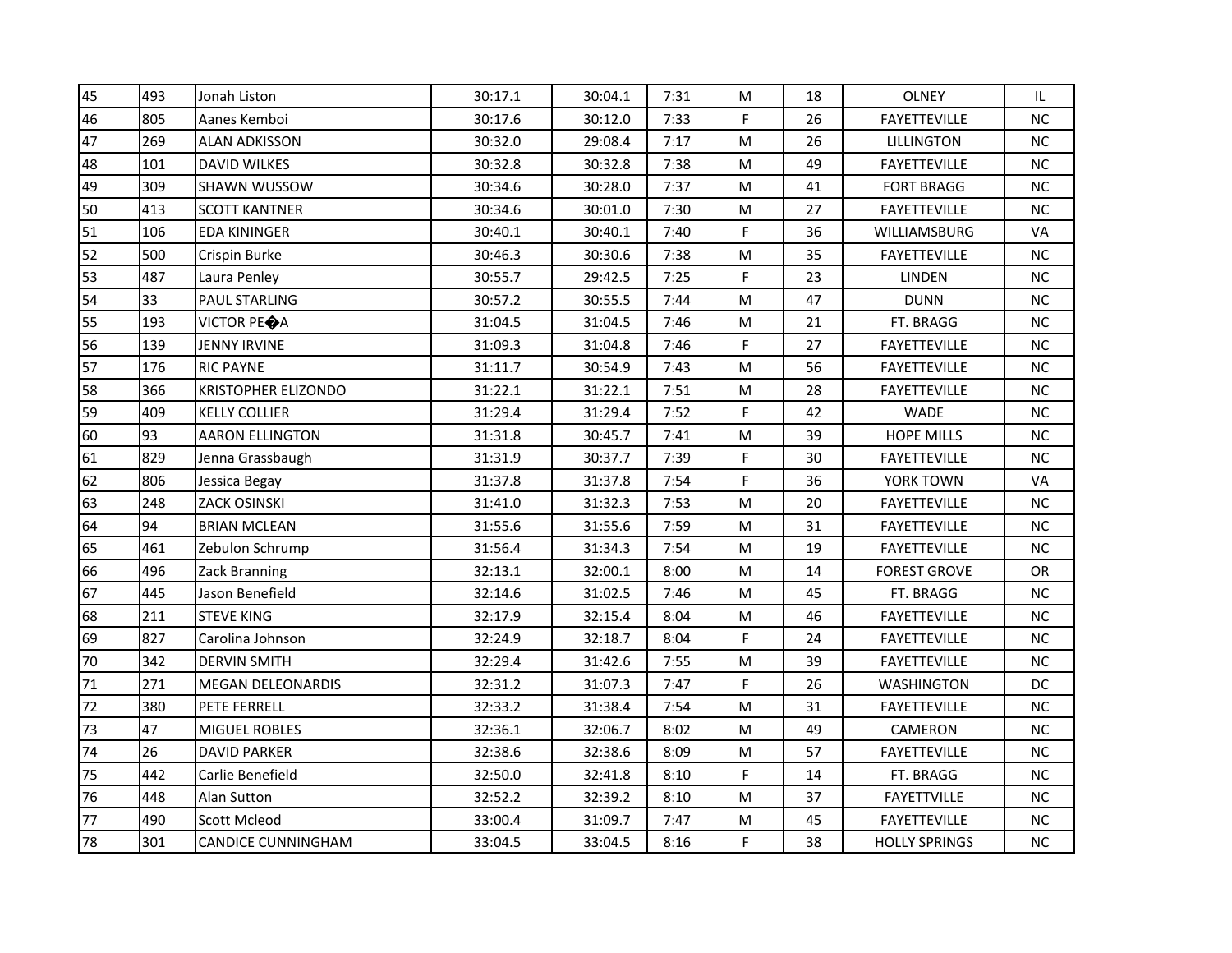| 79  | 813 | Emma                     | 33:10.9 | 31:18.2 | 7:50 | F | 3  | RAEFORD             | NC.       |
|-----|-----|--------------------------|---------|---------|------|---|----|---------------------|-----------|
| 80  | 168 | <b>SEY NAM</b>           | 33:11.5 | 32:28.0 | 8:07 | M | 52 | <b>FAYETTEVILLE</b> | NC        |
| 81  | 138 | <b>SCOTT FESTA</b>       | 33:15.3 | 33:00.9 | 8:15 | M | 46 | <b>FAYETTEVILLE</b> | NC.       |
| 82  | 73  | <b>BECCA HUDSON</b>      | 33:15.4 | 33:14.2 | 8:19 | F | 40 | <b>HOPE MILLS</b>   | NC.       |
| 83  | 103 | <b>EMILY BIRDSALL</b>    | 33:16.2 | 32:59.8 | 8:15 | F | 30 | <b>FAYETTEVILLE</b> | NC        |
| 84  | 104 | <b>ALEC BIRDSALL</b>     | 33:16.9 | 33:00.6 | 8:15 | M | 30 | <b>FAYETTEVILLE</b> | NC.       |
| 85  | 468 | <b>Brian Klamer</b>      | 33:33.1 | 33:18.2 | 8:19 | M | 43 | <b>PARKTON</b>      | NC        |
| 86  | 155 | <b>ANTOIN RICHMOND</b>   | 33:35.0 | 33:09.0 | 8:17 | M | 43 | <b>FAYETTEVILLE</b> | <b>NC</b> |
| 87  | 389 | MICHELE VOORHEES         | 33:37.6 | 33:31.4 | 8:23 | F | 48 | <b>FAYETTEVILLE</b> | NC        |
| 88  | 364 | <b>ALLEN THOMAS</b>      | 33:37.6 | 33:10.8 | 8:17 | M | 52 | PINEHURST           | <b>NC</b> |
| 89  | 251 | JOSEPH VELEZ             | 33:38.1 | 33:36.7 | 8:24 | М | 25 | <b>FAYETTEVILLE</b> | NC.       |
| 90  | 370 | <b>MEGAN GROSS</b>       | 33:44.2 | 33:14.3 | 8:19 | F | 32 | POPE AIRFIELD       | NC        |
| 91  | 407 | <b>KIMBERLY TOMPKINS</b> | 33:45.4 | 33:33.4 | 8:23 | F | 27 | <b>FORT BRAGG</b>   | NC        |
| 92  | 284 | <b>BONNIE HATLEY</b>     | 33:46.6 | 33:39.1 | 8:25 | F | 44 | <b>HOPE MILLS</b>   | NC.       |
| 93  | 130 | <b>KEVIN THOMPSON</b>    | 34:00.0 | 33:54.6 | 8:28 | M | 46 | CAMERON             | NC.       |
| 94  | 234 | <b>MADELINE CARKEET</b>  | 34:06.5 | 34:02.6 | 8:30 | F | 13 | <b>FAYETTEVILLE</b> | NC.       |
| 95  | 240 | JOHN DESCOUROUEZ         | 34:09.1 | 33:48.1 | 8:27 | M | 31 | WILLOW SPRING       | NC.       |
| 96  | 810 | Doug Levien              | 34:13.7 | 33:36.1 | 8:24 | M | 43 | <b>FORT BRAGG</b>   | $NC$      |
| 97  | 38  | <b>KALI BRUNECZ</b>      | 34:20.8 | 34:00.1 | 8:30 | F | 29 | <b>FAYETTEVILLE</b> | <b>NC</b> |
| 98  | 470 | <b>Brook Gillis</b>      | 34:22.9 | 33:55.0 | 8:29 | F | 30 | ROSEBORO            | <b>NC</b> |
| 99  | 377 | <b>ELVETER FERGUSON</b>  | 34:23.4 | 33:52.8 | 8:28 | F | 36 | <b>FORT BRAGG</b>   | NC        |
| 100 | 429 | CHIHARU SATO             | 34:24.3 | 34:05.4 | 8:31 | F | 53 | <b>FAYETTEVILLE</b> | NC        |
| 101 | 27  | <b>MARIEL HERNANDEZ</b>  | 34:34.4 | 34:16.9 | 8:34 | F | 41 | KILLEEN             | <b>TX</b> |
| 102 | 315 | <b>WILLIAM WATROS</b>    | 34:39.2 | 34:33.4 | 8:38 | M | 38 | <b>GOLDSBORO</b>    | NC.       |
| 103 | 489 | <b>Marcus Hanshew</b>    | 34:40.0 | 33:57.2 | 8:29 | M | 44 | ABERDEEN            | <b>NC</b> |
| 104 | 441 | Jay Benefield            | 34:46.3 | 33:36.4 | 8:24 | M | 11 | FT. BRAGG           | NC        |
| 105 | 385 | <b>KENNETH PALUSH</b>    | 34:47.3 | 34:47.3 | 8:42 | M | 14 | <b>FAYETTEVILLE</b> | NC.       |
| 106 | 384 | <b>CONNOR PALUSH</b>     | 34:47.8 | 34:47.8 | 8:42 | M | 14 | <b>FAYETTEVILLE</b> | <b>NC</b> |
| 107 | 239 | <b>RUSSELL JACKSON</b>   | 34:51.0 | 34:24.7 | 8:36 | M | 49 | <b>FAYETTEVILLE</b> | <b>NC</b> |
| 108 | 373 | <b>FRANKY MOORE</b>      | 35:04.8 | 34:55.7 | 8:44 | F | 28 | <b>RAEFORD</b>      | <b>NC</b> |
| 109 | 807 | Douglas Ophnger          | 35:08.3 | 34:55.6 | 8:44 | M | 59 | <b>HOPE MILLS</b>   | <b>NC</b> |
| 110 | 6   | Mike Samperton           | 35:09.3 | 34:05.2 | 8:31 | М | 49 | <b>FAYETTEVILLE</b> | NC.       |
| 111 | 247 | <b>MARY OSINSKI</b>      | 35:10.6 | 35:01.8 | 8:45 | F | 53 | <b>FAYETTEVILLE</b> | <b>NC</b> |
| 112 | 260 | <b>ROMAN RAMOS</b>       | 35:13.0 | 34:16.3 | 8:34 | M | 39 | <b>FAYETTEVILLE</b> | NC        |
|     |     |                          |         |         |      |   |    |                     |           |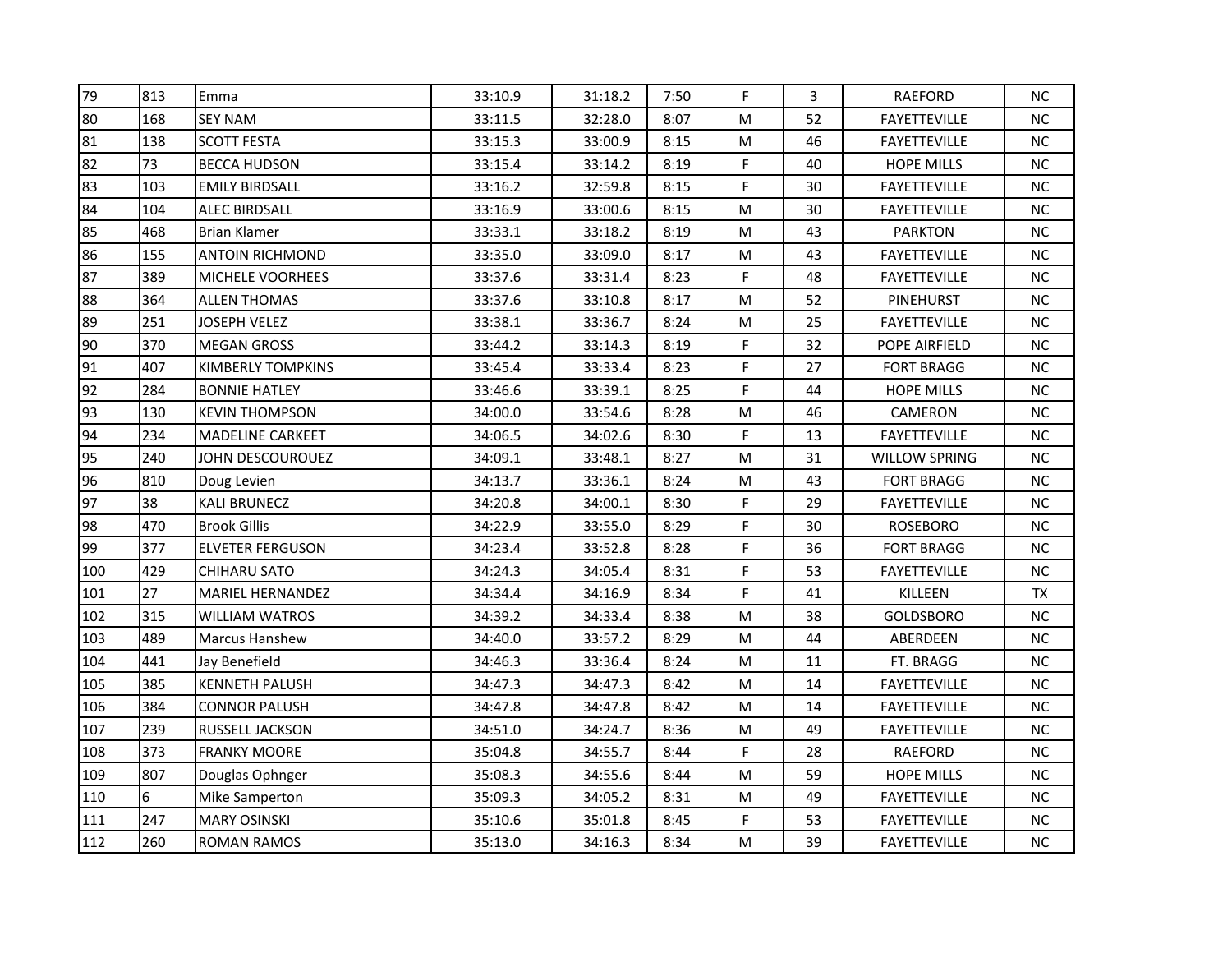| 113 | 423 | <b>GRIFFIN CARRICK</b>   | 35:14.6 | 34:38.1 | 8:39 | F         | 31 | <b>BROADWAY</b>     | NC.       |
|-----|-----|--------------------------|---------|---------|------|-----------|----|---------------------|-----------|
| 114 | 297 | <b>MELISSA WATSON</b>    | 35:14.9 | 34:27.5 | 8:37 | F         | 25 | <b>FORT BRAGG</b>   | <b>NC</b> |
| 115 | 200 | JESSICA AKERS            | 35:16.5 | 34:24.3 | 8:36 | F         | 33 | <b>FAYETTEVILLE</b> | <b>NC</b> |
| 116 | 485 | Petero Vacal             | 35:17.1 | 34:43.9 | 8:41 | M         | 40 | <b>FAYETTEVILLE</b> | <b>NC</b> |
| 117 | 143 | <b>TOM ASHCRAFT</b>      | 35:20.0 | 35:01.2 | 8:45 | M         | 44 | FAYETTEVILLE        | NC.       |
| 118 | 230 | SAMANTHA MCGUIRE         | 35:21.3 | 34:05.8 | 8:31 | F         | 25 | <b>FAYETTEVILLE</b> | NC.       |
| 119 | 396 | <b>NATHAN KNEPP</b>      | 35:26.9 | 35:13.4 | 8:48 | M         | 26 | <b>FORT BRAGG</b>   | NC.       |
| 120 | 252 | <b>BRIAN GASKELL</b>     | 35:33.0 | 34:38.0 | 8:39 | M         | 28 | <b>FAYETTEVILLE</b> | NC        |
| 121 | 430 | <b>VERONICA AGUILA</b>   | 35:33.3 | 34:23.8 | 8:36 | F         | 34 | <b>FAYETTEVILLE</b> | <b>NC</b> |
| 122 | 23  | JOSCELYNN PHAM           | 35:33.7 | 35:09.6 | 8:47 | F         | 28 | <b>RAEFORD</b>      | NC.       |
| 123 | 411 | <b>ERIC CLARK</b>        | 35:40.4 | 35:25.6 | 8:51 | M         | 47 | RAEFORD             | <b>NC</b> |
| 124 | 171 | AMANDA ALLEN             | 35:42.2 | 35:42.2 | 8:56 | F         | 30 | EL PASO             | <b>TX</b> |
| 125 | 483 | <b>Kelly Post</b>        | 35:49.1 | 35:48.2 | 8:57 | F         | 18 | <b>FAYETTEVILLE</b> | $NC$      |
| 126 | 71  | <b>JULIE BANTA</b>       | 36:02.0 | 34:50.8 | 8:43 | F         | 25 | CARY                | NC.       |
| 127 | 178 | TONIA BONNER             | 36:02.7 | 35:08.5 | 8:47 | F         | 44 | <b>FAYETTEVILLE</b> | NC.       |
| 128 | 275 | <b>DAVID PSHOCK</b>      | 36:03.7 | 35:09.3 | 8:47 | M         | 47 | <b>FAYETTEVILLE</b> | NC.       |
| 129 | 84  | <b>JACKIE FERGUSON</b>   | 36:04.4 | 36:04.4 | 9:01 | F         | 46 | <b>FAYETTEVILLE</b> | <b>NC</b> |
| 130 | 428 | <b>STEVEN MARTIN</b>     | 36:06.3 | 35:34.6 | 8:54 | M         | 35 | RAEFORD             | NC        |
| 131 | 427 | <b>DEMARIE MARTIN</b>    | 36:06.6 | 35:34.9 | 8:54 | F         | 32 | <b>RAEFORD</b>      | NC.       |
| 132 | 486 | <b>Craig Penley</b>      | 36:09.4 | 34:56.3 | 8:44 | ${\sf M}$ | 26 | <b>LINDEN</b>       | <b>NC</b> |
| 133 | 327 | <b>DAMIAN RODRIGUEZ</b>  | 36:11.4 | 35:31.8 | 8:53 | M         | 15 | <b>FAYETTEVILLE</b> | NC        |
| 134 | 346 | <b>ADRIENNE ROBINSON</b> | 36:11.5 | 34:58.6 | 8:45 | F         | 31 | <b>FORT BRAGG</b>   | <b>NC</b> |
| 135 | 820 | Mark Mayoras             | 36:21.2 | 35:45.9 | 8:56 | M         | 51 | <b>FAYETTEVILLE</b> | NC        |
| 136 | 818 | Matthew Ristan           | 36:23.9 | 35:51.6 | 8:58 | M         | 45 | <b>FAYETTEVILLE</b> | <b>NC</b> |
| 137 | 454 | Amanda Phizner           | 36:25.9 | 36:02.8 | 9:00 | F.        | 34 | <b>FALLS CHURCH</b> | VA        |
| 138 | 25  | JEFFREY LEWIS            | 36:30.1 | 35:49.3 | 8:57 | M         | 50 | <b>FAYETTEVILLE</b> | <b>NC</b> |
| 139 | 819 | Julie Mayoras            | 36:30.5 | 35:54.5 | 8:58 | F         | 49 | <b>FAYETTEVILLE</b> | NC.       |
| 140 | 60  | <b>IAN MCCLIMON</b>      | 36:38.5 | 35:50.5 | 8:58 | M         | 31 | <b>RAEFORD</b>      | <b>NC</b> |
| 141 | 313 | <b>GERALD COMELLA</b>    | 36:39.6 | 36:33.7 | 9:08 | ${\sf M}$ | 49 | <b>FAYETTEVILLE</b> | <b>NC</b> |
| 142 | 21  | <b>ERIC TART</b>         | 36:45.3 | 35:58.0 | 8:59 | ${\sf M}$ | 38 | <b>BENSON</b>       | <b>NC</b> |
| 143 | 400 | <b>KATHY DENEHY</b>      | 36:48.5 | 35:56.8 | 8:59 | F         | 38 | <b>FORT BRAGG</b>   | NC.       |
| 144 | 478 | Michael Campbell         | 36:49.2 | 36:16.6 | 9:04 | М         | 56 | <b>FAYETEVILLE</b>  | NC.       |
| 145 | 185 | PAUL BRIDGEMAN           | 36:49.9 | 36:17.4 | 9:04 | M         | 50 | <b>FAYETTEVILLE</b> | <b>NC</b> |
| 146 | 226 | <b>BRIANNA LORD</b>      | 36:54.2 | 36:47.4 | 9:12 | F.        | 14 | <b>FAYETEVILLE</b>  | NC        |
|     |     |                          |         |         |      |           |    |                     |           |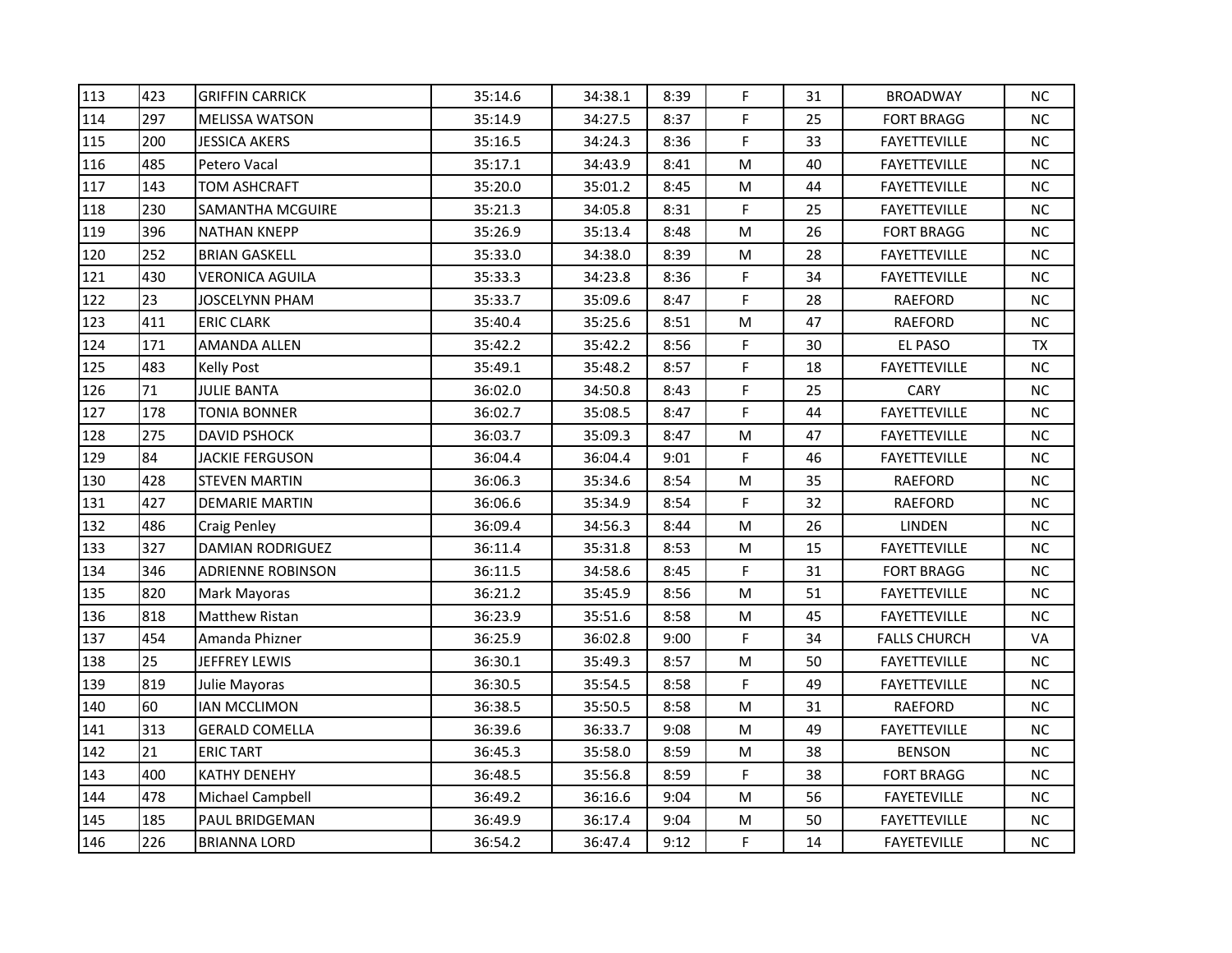| 147 | 352 | <b>CONNOR MCLAURIN</b>  | 37:11.2 | 37:11.2 | 9:18 | M  | 14 | <b>EASTOVER</b>     | NC.       |
|-----|-----|-------------------------|---------|---------|------|----|----|---------------------|-----------|
| 148 | 186 | DAVID ROLDAN            | 37:12.2 | 36:21.0 | 9:05 | М  | 48 | <b>SPRING LAKE</b>  | <b>NC</b> |
| 149 | 402 | <b>KATELYN BRISTLEY</b> | 37:13.1 | 37:13.1 | 9:18 | F  | 14 | <b>STEDMAN</b>      | NC        |
| 150 | 422 | JERMAINE FERGUSON       | 37:14.4 | 36:42.3 | 9:11 | M  | 35 | <b>FAYETTEVILLE</b> | NC.       |
| 151 | 208 | <b>CARRIE POWERS</b>    | 37:19.8 | 36:31.0 | 9:08 | F  | 43 | RAEFORD             | <b>NC</b> |
| 152 | 114 | JENNIFER MIKAN          | 37:21.6 | 37:07.6 | 9:17 | F  | 39 | <b>FAYETTEVILLE</b> | NC.       |
| 153 | 125 | <b>CARL CHIPMAN</b>     | 37:22.4 | 36:59.6 | 9:15 | M  | 57 | <b>FAYETTEVILLE</b> | NC.       |
| 154 | 437 | <b>Alice Powers</b>     | 37:24.8 | 37:14.6 | 9:19 | F  | 56 | <b>FAYETTEVILLE</b> | NC        |
| 155 | 433 | Katrina Warren          | 37:25.9 | 37:04.5 | 9:16 | F  | 47 | <b>HOPE MILLS</b>   | NC.       |
| 156 | 137 | <b>CARYN FESTA</b>      | 37:27.1 | 37:14.1 | 9:19 | F  | 38 | <b>FAYETTEVILLE</b> | NC.       |
| 157 | 109 | HOLLIE FLEMING          | 37:28.9 | 36:48.8 | 9:12 | F  | 29 | <b>FAYETTEVILLE</b> | NC.       |
| 158 | 273 | <b>JAMES GEORGE</b>     | 37:33.0 | 36:57.0 | 9:14 | M  | 50 | <b>HOPE MILLS</b>   | NC.       |
| 159 | 419 | <b>EMILY DEVANE</b>     | 37:35.3 | 37:04.5 | 9:16 | F  | 23 | <b>LILLINGTON</b>   | $NC$      |
| 160 | 299 | ALEX CAPALDI            | 37:42.3 | 37:00.5 | 9:15 | M  | 37 | <b>DECATUR</b>      | GA        |
| 161 | 826 | Tanisha Currie          | 37:44.2 | 37:14.9 | 9:19 | F  | 34 | <b>FAYETTEVILLE</b> | NC.       |
| 162 | 124 | NATALE SHORT            | 37:45.2 | 37:38.6 | 9:24 | F  | 26 | <b>FAYETTEVILLE</b> | NC.       |
| 163 | 173 | <b>BRETT KING</b>       | 37:59.1 | 37:11.1 | 9:18 | M  | 48 | <b>HOPE MILLS</b>   | <b>NC</b> |
| 164 | 113 | <b>ROBERT PARHAM</b>    | 37:59.6 | 35:55.2 | 8:59 | M  | 51 | <b>FAYETTEVILLE</b> | NC        |
| 165 | 466 | Sherri Bethea           | 38:00.1 | 37:44.5 | 9:26 | F  | 46 | <b>FAYETTEVILLE</b> | NC.       |
| 166 | 375 | <b>MONA ESPINOSA</b>    | 38:00.8 | 37:54.0 | 9:28 | F  | 33 | ALEXANDRIA          | VA        |
| 167 | 235 | <b>DONALD CARL</b>      | 38:03.8 | 37:00.8 | 9:15 | M  | 50 | <b>FAYETTEVILLE</b> | NC        |
| 168 | 465 | Laura Jonson            | 38:08.9 | 36:37.0 | 9:09 | F  | 50 | <b>HOPE MILLS</b>   | <b>NC</b> |
| 169 | 298 | <b>VENESHA CURRY</b>    | 38:15.7 | 37:15.2 | 9:19 | F  | 31 | RAEFORD             | NC.       |
| 170 | 274 | JANICE BOUCHER          | 38:17.5 | 37:28.6 | 9:22 | F  | 66 | RAEFORD             | NC.       |
| 171 | 349 | <b>MEGHAN EDERLE</b>    | 38:20.8 | 38:10.8 | 9:32 | F. | 39 | <b>FAYETTEVILLE</b> | NC.       |
| 172 | 233 | <b>STACY CRAVER</b>     | 38:32.1 | 38:27.2 | 9:37 | F  | 39 | <b>FAYETTEVILLE</b> | NC        |
| 173 | 484 | Thomas Taylor           | 38:48.5 | 37:42.7 | 9:26 | M  | 37 | <b>FAYETTEVILLE</b> | NC.       |
| 174 | 479 | Wayne Johnson           | 38:51.4 | 38:15.4 | 9:34 | M  | 60 | <b>DUNN</b>         | NC.       |
| 175 | 210 | <b>STEPHEN TAFT</b>     | 38:55.8 | 37:37.8 | 9:24 | M  | 31 | <b>HOPE MILLS</b>   | NC.       |
| 176 | 258 | <b>KIM KHOO</b>         | 38:56.1 | 38:14.5 | 9:34 | F  | 31 | <b>DECATUR</b>      | GA        |
| 177 | 126 | <b>TERE CHIPMAN</b>     | 38:56.9 | 38:34.2 | 9:39 | F  | 56 | <b>FAYETTEVILLE</b> | NC.       |
| 178 | 206 | SANDI HUNT              | 38:58.0 | 38:49.2 | 9:42 | F  | 42 | <b>FAYETTEVILLE</b> | NC.       |
| 179 | 134 | <b>KEITH MCWHERTER</b>  | 38:59.7 | 38:40.8 | 9:40 | M  | 43 | <b>FAYETTEVILLE</b> | <b>NC</b> |
| 180 | 360 | <b>SHELLY SANDERS</b>   | 39:00.1 | 38:09.6 | 9:32 | F. | 43 | <b>FORT WORTH</b>   | <b>TX</b> |
|     |     |                         |         |         |      |    |    |                     |           |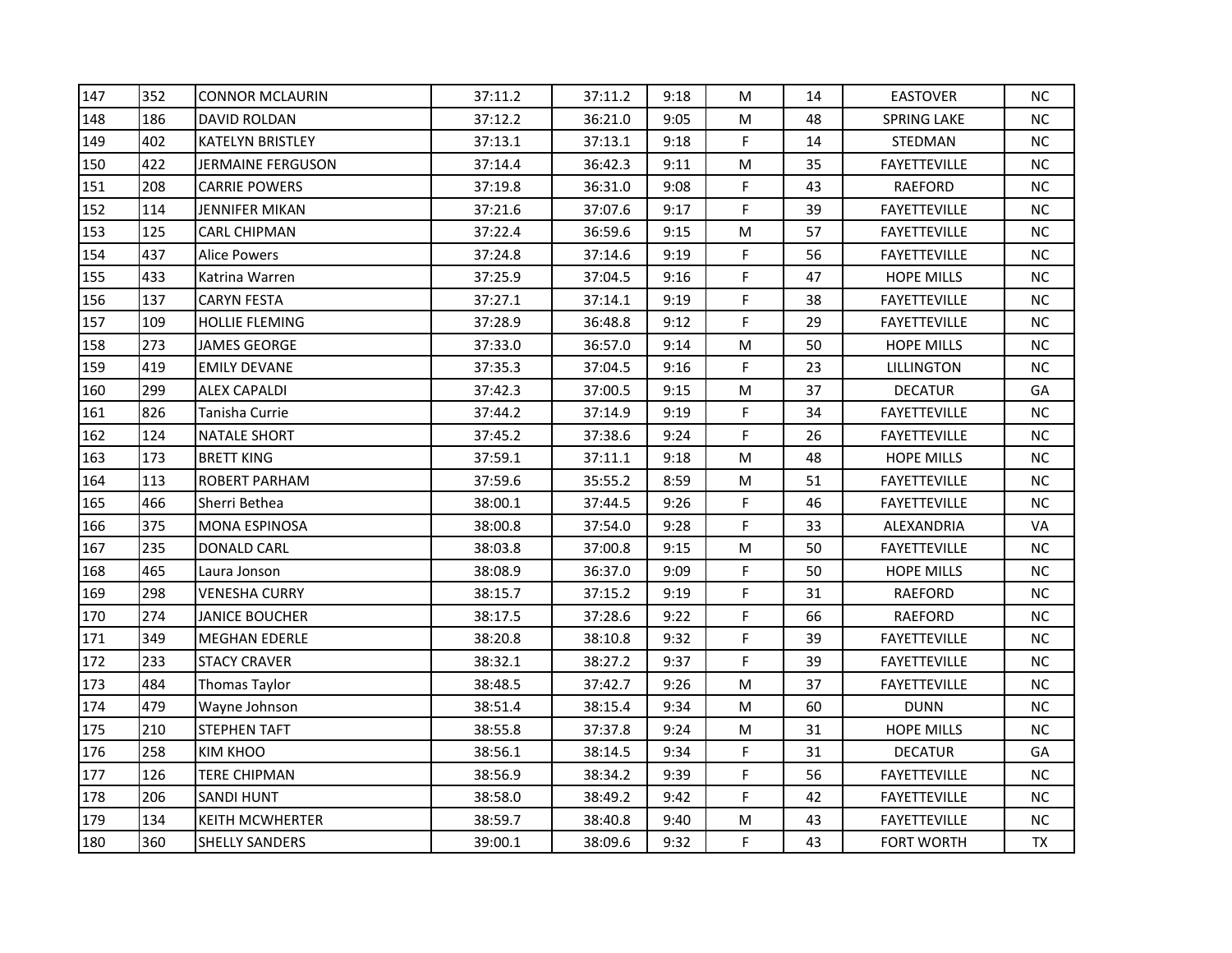| 181 | 58  | <b>ELIA REYNOLDS</b>      | 39:11.5 | 38:45.1 | 9:41  | F         | 37 | <b>FAYETTEVILLE</b>  | NC.       |
|-----|-----|---------------------------|---------|---------|-------|-----------|----|----------------------|-----------|
| 182 | 463 | Robert Staub              | 39:15.2 | 38:48.0 | 9:42  | M         | 39 | <b>FAYETTEVILLE</b>  | NC.       |
| 183 | 11  | <b>CHARLES NURNBERGER</b> | 39:17.5 | 38:49.4 | 9:42  | M         | 43 | <b>FAYETTEVILLE</b>  | NC.       |
| 184 | 344 | SHERRY WOLFGANG           | 39:21.0 | 38:48.6 | 9:42  | F         | 47 | <b>FAYETTEVILLE</b>  | NC.       |
| 185 | 199 | <b>STU CONLEY</b>         | 39:26.6 | 38:26.8 | 9:36  | M         | 47 | <b>FAYETTEVILLE</b>  | NC        |
| 186 | 110 | <b>CHRIS SMITH</b>        | 39:29.7 | 38:12.0 | 9:33  | M         | 32 | <b>FAYETTEVILLE</b>  | NC.       |
| 187 | 161 | <b>CHARISMA MCKOY</b>     | 39:36.3 | 38:01.1 | 9:30  | F         | 15 | <b>FAYETTEVILLE</b>  | <b>NC</b> |
| 188 | 323 | <b>KIM MCLAMB</b>         | 39:37.1 | 38:59.5 | 9:45  | F         | 32 | <b>HOLLY SPRINGS</b> | <b>NC</b> |
| 189 | 499 | Nolan Benoit              | 39:43.8 | 38:29.4 | 9:37  | ${\sf M}$ | 14 | <b>FAYETTEVILLE</b>  | NC        |
| 190 | 421 | <b>STACY FENNELL</b>      | 39:46.3 | 38:57.6 | 9:44  | F         | 38 | <b>BROADWAY</b>      | <b>NC</b> |
| 191 | 187 | ROSA CARRASCO             | 39:48.2 | 39:38.7 | 9:54  | F         | 36 | <b>HOPE MILLS</b>    | NC.       |
| 192 | 238 | <b>JOHN DERRICK</b>       | 39:48.5 | 38:45.0 | 9:41  | M         | 34 | <b>ARLINGTON</b>     | VA        |
| 193 | 54  | <b>VICTORIA NESBITT</b>   | 39:50.6 | 39:08.6 | 9:47  | F.        | 42 | <b>FAYETTEVILLE</b>  | <b>NC</b> |
| 194 | 351 | <b>JACQUELINE LYONS</b>   | 39:51.3 | 39:20.7 | 9:50  | F         | 44 | RAEFORD              | NC.       |
| 195 | 471 | Jared Dement              | 39:54.5 | 38:05.5 | 9:31  | M         | 35 | <b>FAYETTEVILLE</b>  | <b>NC</b> |
| 196 | 77  | NICHOLAS GALLIANO         | 39:56.1 | 39:28.0 | 9:52  | M         | 30 | RAEFORD              | NC.       |
| 197 | 391 | JOANNA ELSMORE            | 39:58.0 | 39:11.2 | 9:48  | F         | 45 | GARNER               | NC.       |
| 198 | 76  | <b>CASEY GALLIANO</b>     | 39:58.5 | 39:30.5 | 9:52  | F         | 28 | RAEFORD              | NC        |
| 199 | 453 | Dean Shults               | 40:05.6 | 39:38.0 | 9:54  | ${\sf M}$ | 61 | <b>LINDEN</b>        | NC.       |
| 200 | 455 | Joan Shults               | 40:08.0 | 39:39.3 | 9:55  | F         | 59 | <b>LINDEN</b>        | NC.       |
| 201 | 51  | RUTHIE WILLIAMS           | 40:09.4 | 39:23.6 | 9:51  | F         | 47 | <b>WILMINGTON</b>    | NC.       |
| 202 | 359 | <b>JAJUAN BROADNAX</b>    | 40:09.7 | 39:38.5 | 9:54  | F         | 33 | CAMERON              | NC        |
| 203 | 198 | <b>EMMA CONLEY</b>        | 40:19.8 | 39:20.9 | 9:50  | F         | 13 | <b>FAYETTEVILLE</b>  | NC        |
| 204 | 472 | Borodycia Davis           | 40:22.3 | 39:52.4 | 9:58  | M         | 31 | <b>FAYETEVILLE</b>   | NC.       |
| 205 | 49  | <b>JENNIFER SILVA</b>     | 40:23.2 | 38:37.1 | 9:39  | F         | 43 | <b>RAEFORD</b>       | <b>NC</b> |
| 206 | 447 | <b>Krystal Sessoms</b>    | 40:30.7 | 39:57.4 | 9:59  | M         | 35 | <b>FAYETTVILLE</b>   | NC        |
| 207 | 188 | SAMANTHA TALARICO         | 40:32.1 | 39:17.7 | 9:49  | F         | 32 | <b>FAYETTEVILLE</b>  | NC.       |
| 208 | 227 | <b>CURTIS ROMP</b>        | 40:38.5 | 39:29.2 | 9:52  | M         | 27 | <b>FAYETTEVILLE</b>  | <b>NC</b> |
| 209 | 215 | <b>BRIAN JAMMER</b>       | 40:38.7 | 39:29.4 | 9:52  | M         | 32 | <b>HOPE MILLS</b>    | <b>NC</b> |
| 210 | 374 | LYNN MCKINLEY             | 40:41.2 | 39:50.7 | 9:58  | F         | 26 | <b>FAYETTEVILLE</b>  | <b>NC</b> |
| 211 | 44  | <b>KADY-ANN DAVY</b>      | 40:41.2 | 40:25.5 | 10:06 | F         | 32 | <b>FAYETTEVILLE</b>  | <b>NC</b> |
| 212 | 14  | <b>BRIAN SAVARO</b>       | 40:45.2 | 40:09.3 | 10:02 | М         | 45 | <b>FAYETTEVILLE</b>  | NC.       |
| 213 | 808 | <b>Craig Casipe</b>       | 40:56.0 | 40:40.9 | 10:10 | M         | 37 | RAEFORD              | <b>NC</b> |
| 214 | 361 | ROBERT GOODON             | 41:00.8 | 40:57.9 | 10:14 | M         | 36 | <b>FAYETTEVILLE</b>  | NC        |
|     |     |                           |         |         |       |           |    |                      |           |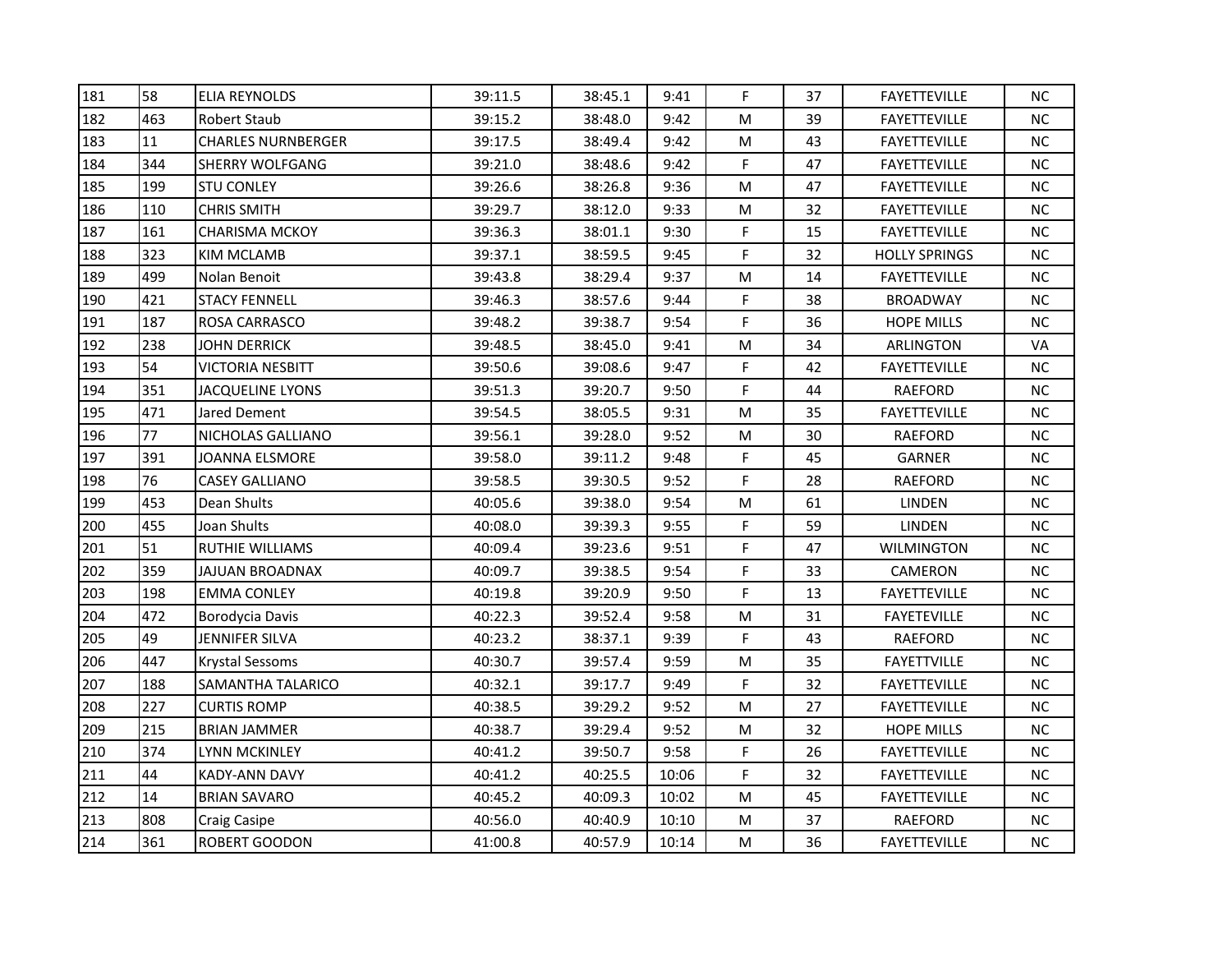| 215 | 281            | <b>DAN RICHARDS</b>     | 41:02.5 | 39:59.8 | 9:59  | М         | 22 | <b>CHELMSFORD</b>    | MA        |
|-----|----------------|-------------------------|---------|---------|-------|-----------|----|----------------------|-----------|
| 216 | 283            | <b>HAYLEE BACIK</b>     | 41:02.5 | 40:03.7 | 10:01 | F         | 23 | LOWELL               | MA        |
| 217 | 378            | <b>STEPHANIE LEWIS</b>  | 41:02.6 | 40:13.8 | 10:03 | F         | 29 | <b>FAYETTEVILLE</b>  | NC        |
| 218 | 476            | Ryan Reid               | 41:03.1 | 39:19.6 | 9:50  | M         | 37 | <b>FAYETTEVILLE</b>  | NC.       |
| 219 | 202            | <b>BRILYNN</b>          | 41:07.0 | 40:37.1 | 10:09 | F         | 25 |                      |           |
| 220 | 408            | SCHUYLER ZIMMERMAN      | 41:07.9 | 40:29.3 | 10:07 | F         | 30 | <b>HOLLY SPRINGS</b> | NC.       |
| 221 | 355            | PAXTON RIZZO            | 41:08.0 | 39:44.1 | 9:56  | F         | 20 | <b>FAYETTEVILLE</b>  | NC.       |
| 222 | 216            | <b>DIANE ANDERSON</b>   | 41:12.6 | 40:28.2 | 10:07 | F         | 44 | <b>FAYETTEVILLE</b>  | NC        |
| 223 | 68             | <b>GINNY GRIFFITH</b>   | 41:16.2 | 40:56.4 | 10:14 | F         | 30 | <b>FAYETTEVILLE</b>  | NC.       |
| 224 | 3              | Lee Patterson           | 41:19.6 | 41:11.8 | 10:18 | M         | 38 | <b>FAYETTEVILLE</b>  | NC.       |
| 225 | 286            | <b>BRITANI KAMHOLTZ</b> | 41:22.1 | 41:01.7 | 10:15 | F         | 27 | <b>INDIANAPOLIS</b>  | IN        |
| 226 | 209            | <b>JENNIFER TAFT</b>    | 41:23.0 | 40:05.3 | 10:01 | F         | 32 | <b>HOPE MILLS</b>    | NC.       |
| 227 | $\overline{2}$ | Luis Lugo               | 41:24.3 | 40:03.8 | 10:01 | M         | 51 | <b>FAYETTEVILLE</b>  | $NC$      |
| 228 | 278            | <b>GUSTAVO ILLESCAS</b> | 41:26.8 | 40:06.4 | 10:02 | M         | 38 | <b>FAYETTEVILLE</b>  | NC.       |
| 229 | 261            | SILVIA JORDAN           | 41:32.1 | 41:32.1 | 10:23 | F         | 47 | <b>FAYETTEVILLE</b>  | NC.       |
| 230 | 314            | <b>ANTHONY COMELLA</b>  | 41:33.2 | 41:28.7 | 10:22 | M         | 20 | <b>FAYETTEVILLE</b>  | NC.       |
| 231 | 424            | POLESHKA DELGADO        | 41:36.8 | 40:57.8 | 10:14 | F         | 29 | <b>FORT BRAGG</b>    | <b>NC</b> |
| 232 | 822            | Kayla Hattey            | 41:40.6 | 41:32.2 | 10:23 | F         | 16 | HOPE MILLS           | NC        |
| 233 | 821            | Cody Hatley             | 41:40.8 | 41:32.4 | 10:23 | M         | 19 | <b>HOPE MILLS</b>    | NC.       |
| 234 | 203            | <b>HAROLD BEVERAGE</b>  | 41:46.8 | 41:08.8 | 10:17 | ${\sf M}$ | 59 | <b>FAYETTEVILLE</b>  | <b>NC</b> |
| 235 | 55             | ERICA JOHNSON           | 41:48.8 | 40:30.4 | 10:08 | F         | 39 | <b>PRINCETON</b>     | NC        |
| 236 | 322            | <b>ANITA RITTER</b>     | 41:52.3 | 40:56.6 | 10:14 | F         | 46 | <b>FAYETTEVILLE</b>  | <b>NC</b> |
| 237 | 133            | <b>JULIE MCWHERTER</b>  | 41:55.2 | 41:35.8 | 10:24 | F         | 41 | <b>FAYETTEVILLE</b>  | NC        |
| 238 | 144            | JEN ASHCRAFT            | 41:55.8 | 41:36.0 | 10:24 | F         | 44 | <b>FAYETTEVILLE</b>  | NC        |
| 239 | 436            | Mark Wilson             | 41:56.3 | 41:22.0 | 10:21 | M         | 34 | <b>CHAPEL HILL</b>   | NC.       |
| 240 | 451            | Jennifer Logan          | 41:57.1 | 41:18.6 | 10:19 | F         | 27 | <b>FORT BRAGG</b>    | NC        |
| 241 | 183            | <b>BRANDON WELLS</b>    | 41:58.0 | 40:42.6 | 10:11 | M         | 30 | <b>FAYETTEVILLE</b>  | NC.       |
| 242 | 253            | <b>DAVID BLACKMAN</b>   | 42:01.8 | 41:05.1 | 10:16 | M         | 46 | <b>FAYETTEVILLE</b>  | <b>NC</b> |
| 243 | 45             | NICHOLE JENKINS         | 42:02.9 | 41:33.4 | 10:23 | F         | 40 | <b>FAYETTEVILLE</b>  | NC.       |
| 244 | 119            | <b>ELIZABETH HART</b>   | 42:05.6 | 41:41.7 | 10:25 | F         | 60 | <b>FAYETTEVILLE</b>  | <b>NC</b> |
| 245 | 272            | RICHARD DOUGLAS         | 42:15.5 | 41:30.3 | 10:22 | ${\sf M}$ | 46 | ERWIN                | NC.       |
| 246 | 189            | JEAN-ANN GILFUS         | 42:16.1 | 41:02.6 | 10:15 | F         | 33 | <b>FAYETTEVILLE</b>  | NC.       |
| 247 | 237            | <b>MARIE MOORE</b>      | 42:17.4 | 41:03.8 | 10:16 | F         | 28 | <b>FAYETTEVILLE</b>  | <b>NC</b> |
| 248 | 308            | <b>RAY VALLERY</b>      | 42:18.0 | 42:15.1 | 10:34 | M         | 73 | <b>FAYETTEVILLE</b>  | NC        |
|     |                |                         |         |         |       |           |    |                      |           |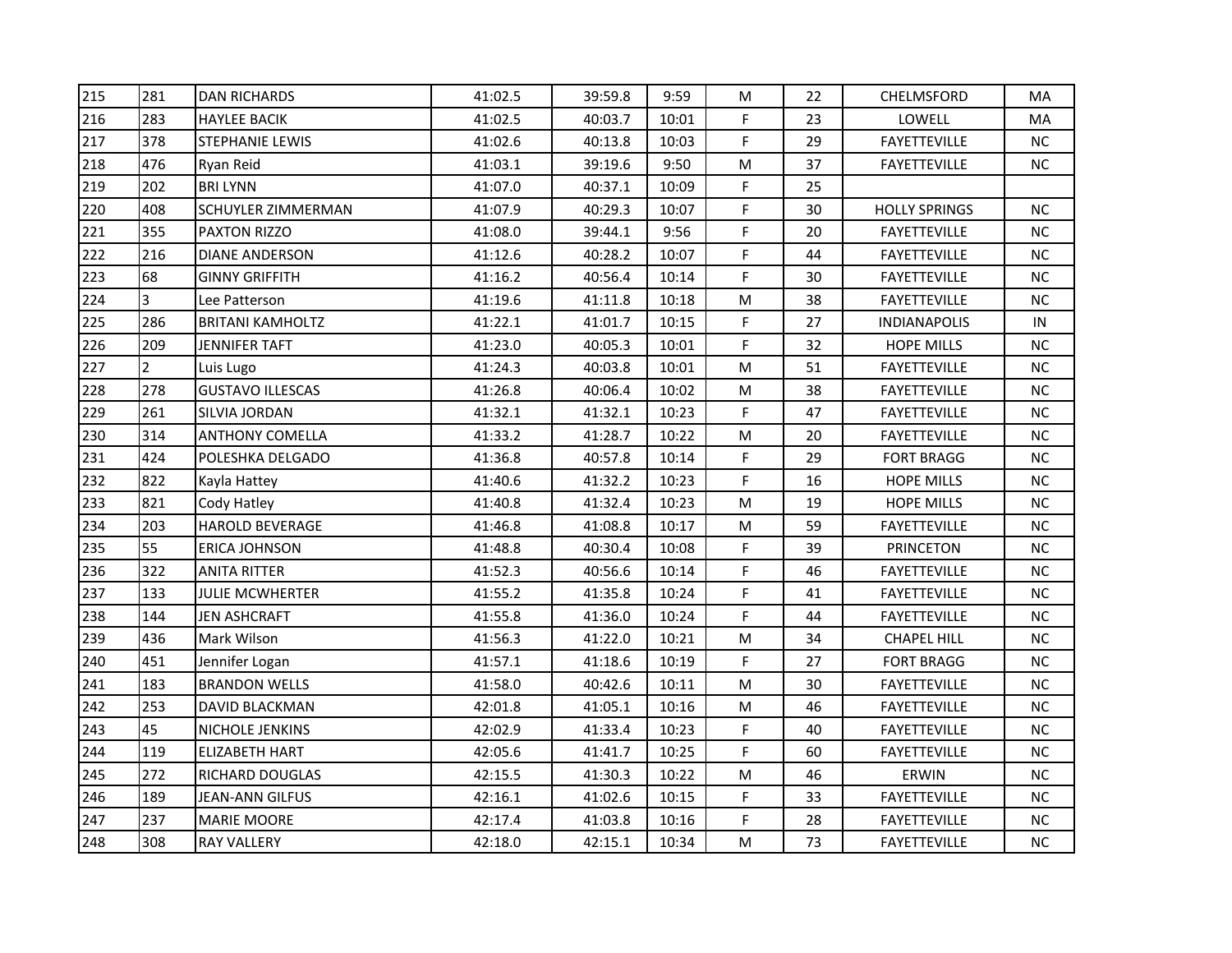| 249 | 197 | <b>SARA CONLEY</b>       | 42:19.0 | 41:19.4 | 10:20 | F.        | 44 | <b>FAYETTEVILLE</b> | <b>NC</b> |
|-----|-----|--------------------------|---------|---------|-------|-----------|----|---------------------|-----------|
| 250 | 494 | Karyn Branning           | 42:20.6 | 41:05.1 | 10:16 | F         | 37 | <b>FOREST GROVE</b> | OR        |
| 251 | 474 | Tim Engleman             | 42:22.1 | 40:40.0 | 10:10 | M         | 37 | WEDDINGTON          | NC.       |
| 252 | 118 | <b>FRANK WEATHERFORD</b> | 42:22.3 | 42:04.4 | 10:31 | M         | 49 | <b>FAYETTEVILLE</b> | NC.       |
| 253 | 804 | Nina Batton              | 42:27.4 | 41:35.8 | 10:24 | F         | 32 | <b>FAYETTEVILLE</b> | NC        |
| 254 | 414 | <b>CHRISTINE ADAMS</b>   | 42:33.4 | 41:46.2 | 10:26 | F.        | 47 | <b>FAYETTEVILLE</b> | NC.       |
| 255 | 232 | PATRICIA BLOXSONHORTON   | 42:45.2 | 41:32.4 | 10:23 | F         | 44 | <b>SPRING LAKE</b>  | <b>NC</b> |
| 256 | 279 | <b>CASSIE SMITH</b>      | 42:47.6 | 42:19.7 | 10:35 | F         | 36 | <b>ROSEBORO</b>     | <b>NC</b> |
| 257 | 102 | MICHAELA BROTHERS        | 42:55.8 | 42:35.0 | 10:39 | F         | 50 | <b>FAYETTEVILLE</b> | <b>NC</b> |
| 258 | 340 | <b>CODY SACKMAN</b>      | 43:13.4 | 41:27.4 | 10:22 | ${\sf M}$ | 15 | <b>FAYETTEVILLE</b> | <b>NC</b> |
| 259 | 162 | <b>ROBERT LARSON</b>     | 43:15.9 | 42:58.9 | 10:45 | М         | 49 | <b>FAYETTEVILLE</b> | NC.       |
| 260 | 172 | <b>LORI KING</b>         | 43:16.0 | 42:28.5 | 10:37 | F         | 46 | <b>HOPE MILLS</b>   | <b>NC</b> |
| 261 | 196 | <b>KARLA NORAT</b>       | 43:30.3 | 42:21.4 | 10:35 | F         | 23 | <b>SPRING LAKE</b>  | NC        |
| 262 | 339 | <b>JACOB SACKMAN</b>     | 43:50.4 | 42:10.4 | 10:32 | M         | 36 | <b>FAYETTEVILLE</b> | NC.       |
| 263 | 246 | <b>ALLAN WINTER</b>      | 44:01.1 | 42:59.2 | 10:45 | M         | 58 | <b>FAYETTEVILLE</b> | ΝC        |
| 264 | 145 | <b>MARIBEL MENDOZA</b>   | 44:06.4 | 43:59.1 | 10:59 | F         | 33 | RAEFORD             | NC.       |
| 265 | 295 | <b>ANDREW ZIEGLER</b>    | 44:13.5 | 43:38.8 | 10:54 | M         | 62 | FAYETTEVILLE        | NC.       |
| 266 | 452 | Charita McCants-Church   | 44:17.5 | 43:43.6 | 10:56 | F         | 51 | <b>FAYETTEVILLE</b> | NC        |
| 267 | 382 | <b>EMILY JAEHNE</b>      | 44:22.1 | 43:37.1 | 10:54 | F         | 28 | <b>PINEHURST</b>    | NC.       |
| 268 | 383 | <b>JENNIFER MCBEE</b>    | 44:23.8 | 43:38.8 | 10:54 | F         | 39 | PINEHURST           | <b>NC</b> |
| 269 | 307 | <b>MARTHA VALLERY</b>    | 44:24.5 | 44:21.5 | 11:05 | F         | 60 | <b>FAYETTEVILLE</b> | <b>NC</b> |
| 270 | 418 | <b>STEVE DEVANE</b>      | 44:26.3 | 43:55.2 | 10:59 | M         | 52 | LILLINGTON          | NC        |
| 271 | 181 | <b>ED CAUDELL</b>        | 44:27.3 | 42:27.2 | 10:37 | M         | 33 | <b>FAYETTEVILLE</b> | <b>NC</b> |
| 272 | 180 | <b>KARYN CAUDELL</b>     | 44:27.6 | 42:27.8 | 10:37 | F         | 34 | <b>FAYETTEVILLE</b> | NC.       |
| 273 | 81  | HEATHER EDWARDS          | 44:38.3 | 44:11.4 | 11:03 | F         | 38 | STEDMAN             | <b>NC</b> |
| 274 | 31  | ELISABETH O'TOOLE        | 44:45.5 | 44:14.1 | 11:04 | F         | 33 | RAEFORD             | NC        |
| 275 | 345 | J. DIANE CAIN            | 44:54.7 | 44:33.5 | 11:08 | F         | 47 | <b>FAYETTEVILLE</b> | NC.       |
| 276 | 191 | <b>BETSY FONKE</b>       | 44:58.0 | 44:35.7 | 11:09 | F         | 60 | <b>FAYETTEVILLE</b> | <b>NC</b> |
| 277 | 207 | <b>MELANIE JOHNSON</b>   | 45:00.9 | 44:47.9 | 11:12 | F         | 34 | RAEFORD             | <b>NC</b> |
| 278 | 64  | <b>KENNETH SMOOT</b>     | 45:07.5 | 44:41.7 | 11:10 | ${\sf M}$ | 30 | <b>FAYETTEVILLE</b> | <b>NC</b> |
| 279 | 809 | <b>Ernest Jones</b>      | 45:09.5 | 44:38.0 | 11:09 | M         | 52 | <b>FAYETTEVILLE</b> | <b>NC</b> |
| 280 | 464 | Jerry Johnson            | 45:13.4 | 43:41.3 | 10:55 | М         | 51 | <b>HOPE MILLS</b>   | NC.       |
| 281 | 179 | <b>JESSICA HERBERT</b>   | 45:14.8 | 45:05.0 | 11:16 | F.        | 32 | <b>HOPE MILLS</b>   | <b>NC</b> |
| 282 | 443 | James Benefield          | 45:24.6 | 44:14.3 | 11:04 | M         | 9  | FT. BRAGG           | NC        |
|     |     |                          |         |         |       |           |    |                     |           |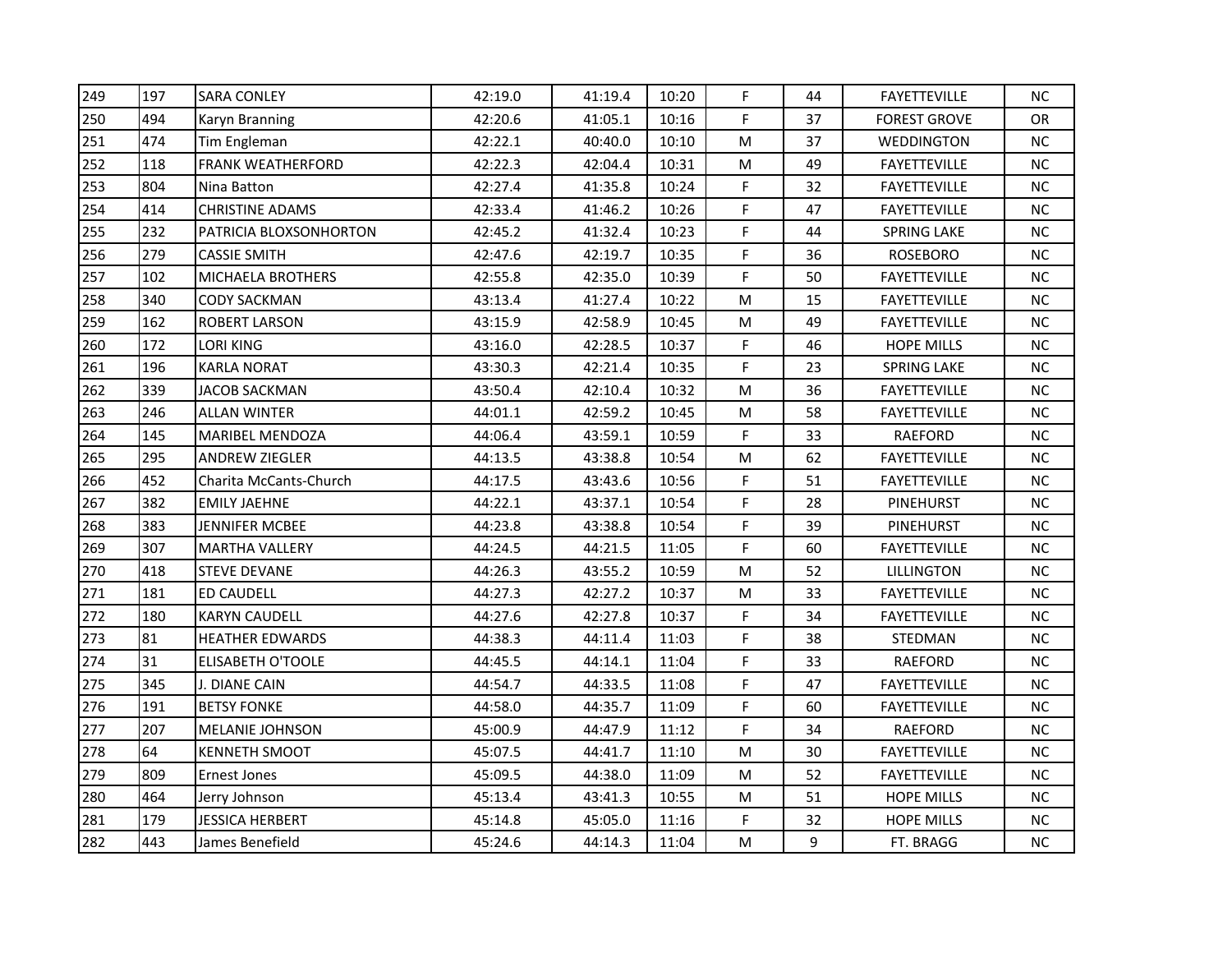| 283 | 341          | <b>ANGELA POLLITT</b>     | 45:27.2 | 45:09.0 | 11:17 | F         | 46 | <b>FAYETTEVILLE</b> | ΝC        |
|-----|--------------|---------------------------|---------|---------|-------|-----------|----|---------------------|-----------|
| 284 | 477          | Shannon Poole             | 45:30.4 | 43:43.4 | 10:56 | F         | 31 | <b>FAYETTEVILLE</b> | NC.       |
| 285 | 473          | Melissa Engleman          | 45:33.1 | 43:51.0 | 10:58 | F         | 36 | <b>WEDDINGTON</b>   | NC.       |
| 286 | 214          | JENNY JAMMER              | 45:34.4 | 44:24.5 | 11:06 | F         | 32 | <b>HOPE MILLS</b>   | NC.       |
| 287 | 444          | Cammie Benefield          | 45:38.1 | 44:27.4 | 11:07 | M         | 42 | FT. BRAGG           | NC        |
| 288 | 115          | <b>ROBERT EDGERTON</b>    | 45:38.3 | 45:13.5 | 11:18 | M         | 35 | <b>PARCKTON</b>     | ΝC        |
| 289 | 320          | PAUL TOUCHETTE            | 45:44.7 | 45:24.8 | 11:21 | M         | 54 | <b>FAYETTEVILLE</b> | <b>NC</b> |
| 290 | 319          | <b>CRYSTAL TOUCHETTE</b>  | 45:44.8 | 45:28.5 | 11:22 | F         | 46 | <b>FAYETTEVILLE</b> | <b>NC</b> |
| 291 | 100          | <b>AMY CRONE</b>          | 45:51.0 | 45:28.7 | 11:22 | F         | 37 | <b>HAVELOCK</b>     | <b>NC</b> |
| 292 | 262          | <b>ALIYAH JORDAN</b>      | 45:59.2 | 45:58.9 | 11:30 | F         | 16 | <b>FAYETTEVILLE</b> | NC        |
| 293 | 492          | Kelvine Williams          | 46:02.0 | 45:47.2 | 11:27 | M         | 43 | <b>FAYETTEVILLE</b> | NC.       |
| 294 | 488          | Andre Beniot              | 46:03.7 | 44:49.4 | 11:12 | M         | 67 | HOPE MILLS          | <b>NC</b> |
| 295 | 439          | Amanda Watson             | 46:06.8 | 44:22.7 | 11:06 | F         | 99 | CAMERON             | <b>NC</b> |
| 296 | 438          | James Watson              | 46:07.1 | 44:23.4 | 11:06 | M         | 29 | CAMERON             | <b>NC</b> |
| 297 | 449          | Jamin Brooks              | 46:13.1 | 45:09.6 | 11:17 | M         | 36 | <b>FAYETTVILLE</b>  | <b>NC</b> |
| 298 | 4            | Amy Patterson             | 46:18.4 | 46:10.0 | 11:32 | F         | 99 | <b>FAYETTEVILLE</b> | NC.       |
| 299 | 99           | <b>VERONICA MCFALLS</b>   | 46:19.2 | 45:20.6 | 11:20 | F         | 31 | <b>HOPE MILLS</b>   | <b>NC</b> |
| 300 | 108          | <b>LEON WOODS</b>         | 46:21.2 | 45:13.5 | 11:18 | ${\sf M}$ | 62 | <b>FAYETTEVILLE</b> | <b>NC</b> |
| 301 | 86           | <b>KRISTINA RAMOS</b>     | 46:23.6 | 45:24.9 | 11:21 | F.        | 34 | <b>FAYETTEVILLE</b> | NC.       |
| 302 | $\mathbf{1}$ | Erica Virgen              | 46:28.7 | 44:31.0 | 11:08 | F         | 23 | <b>FAYETTEVILLE</b> | NC.       |
| 303 | 460          | Dan McDonald              | 46:33.2 | 45:40.2 | 11:25 | M         | 30 | RAEFORD             | <b>NC</b> |
| 304 | 459          | Heidi McDonald            | 46:35.7 | 45:42.9 | 11:26 | F         | 27 | RAEFORD             | NC.       |
| 305 | 469          | Michelle Moore            | 46:43.7 | 46:32.4 | 11:38 | F         | 42 | <b>FAYETTEVILLE</b> | NC.       |
| 306 | 403          | <b>ARCHIBALD REYNOLDS</b> | 46:49.4 | 46:35.1 | 11:39 | M         | 38 | <b>FAYETTEVILLE</b> | NC.       |
| 307 | 475          | James Poole               | 46:51.0 | 45:08.1 | 11:17 | M         | 65 | <b>GROVE CITY</b>   | PA        |
| 308 | 75           | <b>CHARLENE FOUNTAIN</b>  | 46:56.2 | 46:38.5 | 11:39 | F         | 41 | SPRING LAKE         | <b>NC</b> |
| 309 | 96           | <b>CONNIE TATOR</b>       | 47:18.7 | 45:27.0 | 11:22 | F         | 40 | <b>FAYETTEVILLE</b> | NC.       |
| 310 | 169          | <b>CHOONG NAM</b>         | 47:20.9 | 46:36.1 | 11:39 | F         | 46 | <b>FAYETTEVILLE</b> | NC.       |
| 311 | 63           | STEPHANIE WALKER          | 47:21.1 | 46:36.1 | 11:39 | F         | 38 | <b>FAYETTEVILLE</b> | NC.       |
| 312 | 372          | <b>JACQUELINE COWAN</b>   | 47:21.8 | 47:00.3 | 11:45 | F         | 37 | <b>FAYETTEVILLE</b> | <b>NC</b> |
| 313 | 285          | <b>TRISHA STONE</b>       | 47:26.7 | 47:17.2 | 11:49 | F         | 51 | <b>HOPE MILLS</b>   | <b>NC</b> |
| 314 | 149          | KIAVETH VASQUEZ           | 47:38.3 | 46:48.1 | 11:42 | F         | 28 | <b>FAYETTEVILLE</b> | NC.       |
| 315 | 150          | <b>ALVARO AVILA</b>       | 47:38.3 | 46:44.4 | 11:41 | M         | 24 | <b>FAYETTEVILLE</b> | NC.       |
| 316 | 66           | <b>FAITH MCGEE</b>        | 47:41.8 | 47:21.2 | 11:50 | F         | 31 | <b>HOPE MILLS</b>   | <b>NC</b> |
|     |              |                           |         |         |       |           |    |                     |           |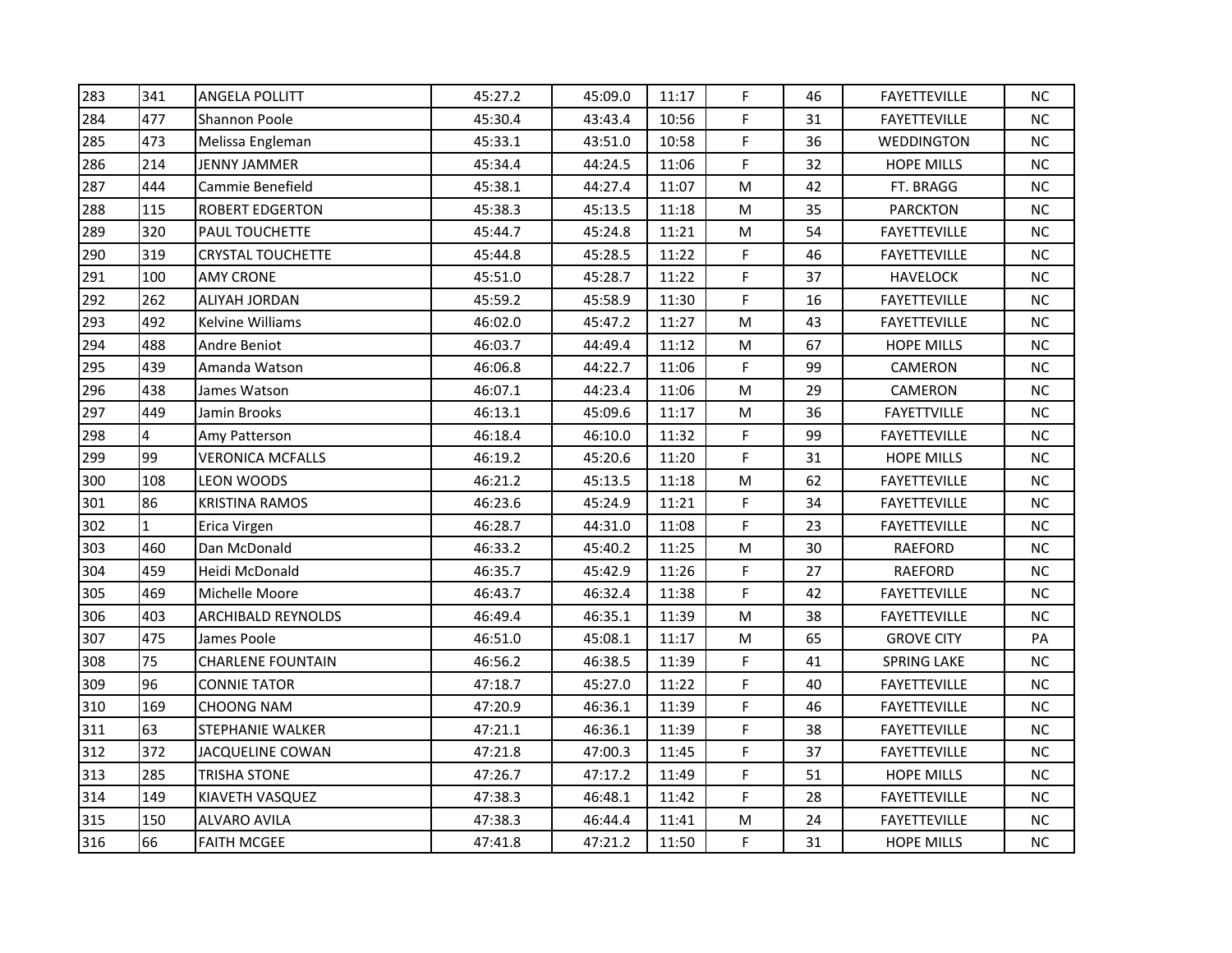| 317 | 814 | <b>Teresa Sykes</b>       | 47:43.8 | 46:38.4 | 11:39 | F.        | 49 | <b>FAYETTEVILLE</b> | NC.       |
|-----|-----|---------------------------|---------|---------|-------|-----------|----|---------------------|-----------|
| 318 | 362 | <b>LENA GOODON</b>        | 47:44.7 | 47:38.9 | 11:54 | F         | 36 | <b>FAYETTEVILLE</b> | <b>NC</b> |
| 319 | 300 | <b>ESTEBAN GURROLA</b>    | 47:51.0 | 47:17.1 | 11:49 | M         | 46 | <b>HOPE MILLS</b>   | <b>NC</b> |
| 320 | 324 | JOANNE CROWDER            | 47:52.4 | 46:56.8 | 11:44 | F         | 54 | CONCORD             | NC.       |
| 321 | 276 | MICHELLE PSHOCK           | 48:04.1 | 47:02.7 | 11:45 | F         | 44 | <b>FAYETTEVILLE</b> | ΝC        |
| 322 | 482 | Jose Rosales              | 48:04.9 | 47:58.1 | 11:59 | M         | 58 | <b>HOPE MILLS</b>   | NC.       |
| 323 | 462 | Teresa Wright             | 48:08.9 | 47:19.4 | 11:50 | F         | 43 | <b>HOPE MILLS</b>   | NC.       |
| 324 | 127 | <b>TARA NYE</b>           | 48:19.0 | 47:58.9 | 11:59 | F         | 42 | SANFORD             | NC        |
| 325 | 379 | KATRINA WASHINGTON        | 48:32.6 | 47:16.1 | 11:49 | F         | 33 | <b>FAYETTEVILLE</b> | <b>NC</b> |
| 326 | 495 | Luther Branning           | 48:33.2 | 47:19.6 | 11:50 | M         | 39 | <b>FOREST GROVE</b> | 0R        |
| 327 | 480 | Heidi Dawley              | 48:33.8 | 47:54.8 | 11:58 | F         | 28 | <b>FAYETTEVILLE</b> | <b>NC</b> |
| 328 | 481 | Amber Ramirez             | 48:34.6 | 47:55.5 | 11:59 | F         | 25 | <b>FAYETTEVILLE</b> | NC.       |
| 329 | 329 | <b>GIOVANNA KIANI</b>     | 48:47.4 | 47:02.9 | 11:45 | F         | 34 | <b>FAYETTEVILLE</b> | $NC$      |
| 330 | 267 | <b>CHARLES LOVINGOOD</b>  | 48:47.7 | 47:03.3 | 11:46 | M         | 40 | LILLINGTON          | <b>NC</b> |
| 331 | 62  | STEPHANIE SMOOT           | 48:53.5 | 48:28.5 | 12:07 | F         | 26 | <b>FAYETTEVILLE</b> | NC.       |
| 332 | 318 | NICOLA BONAIR             | 48:53.5 | 48:29.4 | 12:07 | F         | 45 |                     |           |
| 333 | 88  | <b>GARL WILSON</b>        | 48:59.8 | 47:26.9 | 11:51 | M         | 33 | <b>FAYETTEVILLE</b> | NC        |
| 334 | 28  | <b>RITA BERGERON</b>      | 49:00.8 | 48:36.5 | 12:09 | F         | 48 | <b>RAEFORD</b>      | NC        |
| 335 | 830 | Sarah Alexander           | 49:09.7 | 47:55.0 | 11:59 | F         | 34 | <b>RAEFORD</b>      | NC.       |
| 336 | 212 | RAY MICHAEL               | 49:13.1 | 47:59.0 | 11:59 | ${\sf M}$ | 39 | <b>RAEFORD</b>      | <b>NC</b> |
| 337 | 243 | <b>JEFF SPORTS</b>        | 49:15.6 | 48:24.5 | 12:06 | M         | 49 | <b>PARKTON</b>      | NC        |
| 338 | 244 | <b>ANGIE SPORTS</b>       | 49:16.1 | 48:24.9 | 12:06 | F         | 39 | <b>PARKTON</b>      | <b>NC</b> |
| 339 | 174 | <b>VANESSA BERRY</b>      | 49:16.7 | 48:00.7 | 12:00 | F         | 51 | <b>FORT BRAGG</b>   | NC        |
| 340 | 8   | Carolin Hogan             | 49:19.4 | 48:33.0 | 12:08 | F         | 35 | <b>FAYETTVILLE</b>  | NC        |
| 341 | 310 | REBECCA HARDIN            | 49:19.5 | 48:19.7 | 12:05 | F         | 22 | <b>FAYETTEVILLE</b> | NC.       |
| 342 | 167 | <b>TIFFANY CARRIZALES</b> | 49:32.6 | 49:22.0 | 12:21 | F         | 33 | <b>FAYETTEVILLE</b> | NC        |
| 343 | 30  | <b>ELIZABETH ANDERSON</b> | 49:33.0 | 49:21.6 | 12:20 | F         | 31 | RAEFORD             | NC.       |
| 344 | 61  | <b>KAT JACOBSON</b>       | 49:36.2 | 49:15.0 | 12:19 | F         | 34 | <b>FAYETTEVILLE</b> | <b>NC</b> |
| 345 | 241 | <b>MASON KNUDTSON</b>     | 49:37.9 | 49:16.7 | 12:19 | ${\sf M}$ | 14 | <b>FAYETTEVILLE</b> | <b>NC</b> |
| 346 | 184 | <b>DOKKEN WELLS</b>       | 49:47.0 | 48:30.0 | 12:08 | M         | 8  | <b>FAYETTEVILLE</b> | <b>NC</b> |
| 347 | 91  | <b>KAREN SHOTWELL</b>     | 49:56.7 | 49:12.6 | 12:18 | F         | 56 | <b>HOPE MILLS</b>   | NC.       |
| 348 | 367 | <b>ANGIE ISON</b>         | 50:06.3 | 49:28.1 | 12:22 | F         | 42 | GREENVILLE          | NC.       |
| 349 | 395 | RHONDA GROVES             | 50:10.1 | 49:30.2 | 12:22 | F         | 45 | <b>FAYETTEVILLE</b> | <b>NC</b> |
| 350 | 182 | <b>SHARILYN WELLS</b>     | 50:15.5 | 48:59.9 | 12:15 | F.        | 30 | <b>FAYETTEVILLE</b> | NC        |
|     |     |                           |         |         |       |           |    |                     |           |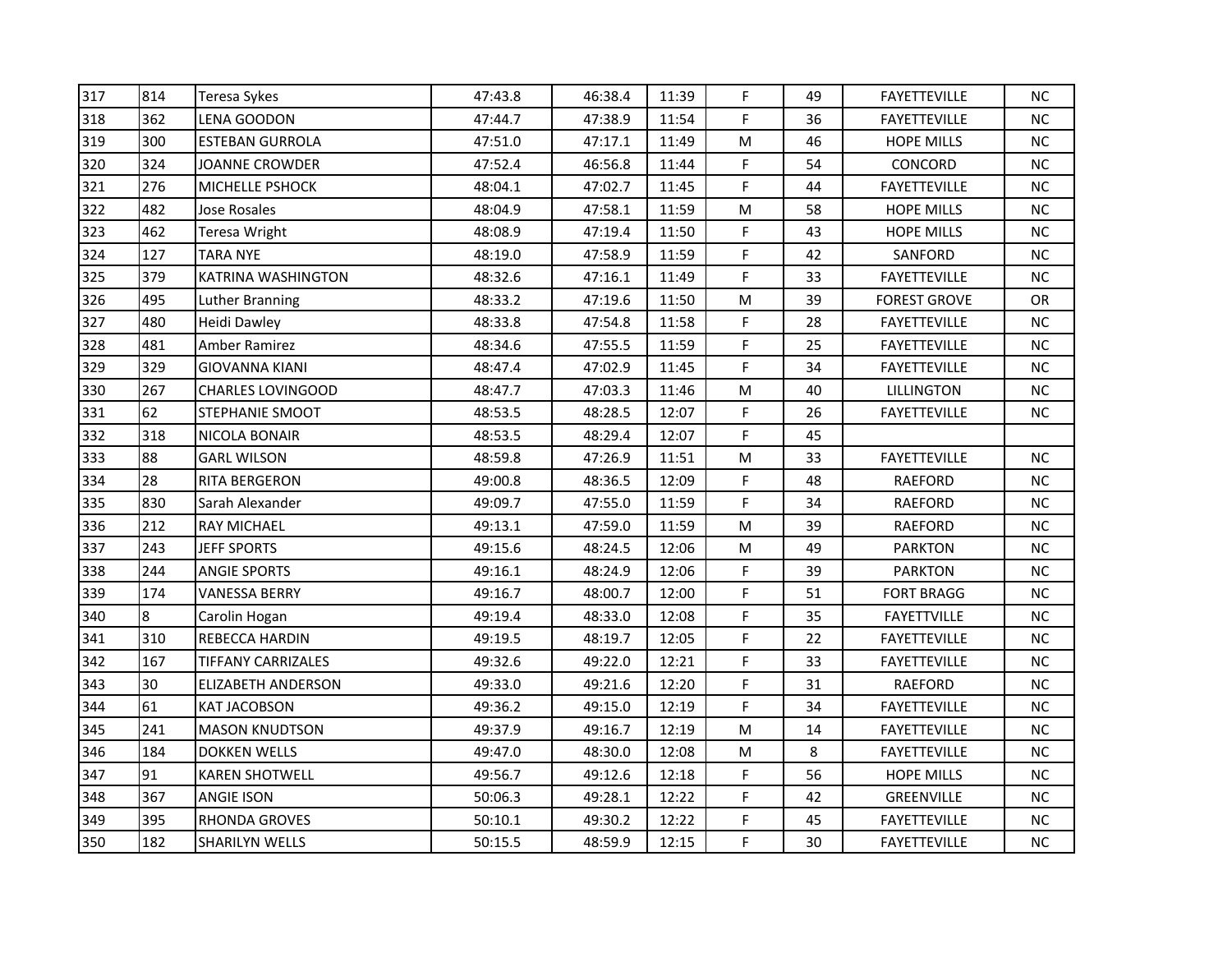| 351 | 363 | <b>CHRISTINE GAUDETTE</b> | 50:33.1 | 49:03.6 | 12:16 | F         | 50 | <b>PINEHURST</b>    | NC.       |
|-----|-----|---------------------------|---------|---------|-------|-----------|----|---------------------|-----------|
| 352 | 190 | <b>JENNIFER CHAPMAN</b>   | 50:44.7 | 49:55.3 | 12:29 | F         | 31 | <b>LILLINGTON</b>   | <b>NC</b> |
| 353 | 236 | <b>DOUG DUFRESNE</b>      | 50:46.4 | 49:18.9 | 12:19 | М         | 41 | <b>FAYETTEVILLE</b> | NC.       |
| 354 | 141 | <b>ROBYN NOLETTE</b>      | 50:47.2 | 49:39.5 | 12:25 | F         | 40 | <b>FAYETTEVILLE</b> | NC.       |
| 355 | 450 | Leigh Clark               | 50:49.0 | 50:38.6 | 12:39 | F         | 45 | CUMBERLAND          | <b>NC</b> |
| 356 | 123 | ANDREA SCHWAB             | 50:58.5 | 49:50.9 | 12:28 | F         | 31 | <b>FAYETTEVILLE</b> | NС        |
| 357 | 112 | <b>NORMA PARHAM</b>       | 51:07.9 | 50:24.2 | 12:36 | F         | 50 | <b>FAYETTEVILLE</b> | NC.       |
| 358 | 311 | LINDA GUEDALIA            | 51:08.4 | 50:19.5 | 12:35 | F         | 52 | STEDMAN             | <b>NC</b> |
| 359 | 498 | Derick Riley              | 51:10.2 | 49:43.2 | 12:26 | ${\sf M}$ | 31 | <b>FAYETTEVILLE</b> | <b>NC</b> |
| 360 | 467 | <b>Tisha Revis</b>        | 51:10.2 | 49:43.3 | 12:26 | F         | 31 | FAYETTEVILLE        | <b>NC</b> |
| 361 | 213 | <b>JINNIE HOSTETLER</b>   | 51:10.8 | 49:53.8 | 12:28 | F         | 33 | RAEFORD             | NC.       |
| 362 | 13  | NAOMI JONES SAVARO        | 51:11.3 | 50:34.8 | 12:39 | F         | 46 | <b>FAYETTEVILLE</b> | <b>NC</b> |
| 363 | 217 | <b>KEVIN SNELL</b>        | 51:26.7 | 50:33.6 | 12:38 | ${\sf M}$ | 30 | FAYETTEVILLE        | <b>NC</b> |
| 364 | 218 | <b>DEREK GENTRY</b>       | 51:26.8 | 50:33.9 | 12:38 | M         | 25 | <b>FAYETTEVILLE</b> | NC.       |
| 365 | 290 | <b>DERRICK SURIEL</b>     | 51:35.2 | 51:28.3 | 12:52 | м         | 14 | <b>SPRING LAKE</b>  | <b>NC</b> |
| 366 | 405 | TRICIA DOMA               | 51:36.1 | 50:33.4 | 12:38 | F         | 15 | <b>OAKVILLE</b>     | ON        |
| 367 | 434 | Sarah McCabe              | 51:36.1 | 50:33.4 | 12:38 | F         | 99 | <b>OAKVILLE</b>     | NC.       |
| 368 | 24  | <b>ANGELA LEWIS</b>       | 51:42.4 | 51:02.1 | 12:45 | F         | 44 | <b>FAYETTEVILLE</b> | <b>NC</b> |
| 369 | 242 | MELISSA ROWLEY KNUDTSON   | 51:50.2 | 51:29.3 | 12:52 | F         | 47 | <b>FAYETTEVILLE</b> | <b>NC</b> |
| 370 | 117 | <b>EMILY ROBINETTE</b>    | 51:53.0 | 51:33.6 | 12:53 | F         | 29 | <b>FAYETTEVILLE</b> | NC.       |
| 371 | 56  | <b>HATTIE BROWN</b>       | 51:53.5 | 50:23.1 | 12:36 | F         | 54 | <b>FAYETTEVILLE</b> | NC.       |
| 372 | 291 | <b>KAREN PARKER</b>       | 52:33.0 | 51:24.1 | 12:51 | F         | 29 | CAMERON             | <b>NC</b> |
| 373 | 292 | <b>LONNIE PARKER</b>      | 52:33.8 | 51:25.1 | 12:51 | M         | 38 | CAMERON             | NC.       |
| 374 | 288 | <b>WENDY SURIEL</b>       | 52:45.3 | 52:37.2 | 13:09 | F         | 36 | <b>SPRING LAKE</b>  | NC.       |
| 375 | 289 | <b>EDDY SURIEL</b>        | 52:45.7 | 52:37.3 | 13:09 | M         | 38 | <b>SPRING LAKE</b>  | NC.       |
| 376 | 282 | <b>JERRY BLACK</b>        | 52:48.5 | 52:19.8 | 13:05 | M         | 27 | RAEFORD             | <b>NC</b> |
| 377 | 12  | <b>JESSICA LEGETTE</b>    | 52:54.8 | 51:37.9 | 12:54 | F         | 35 | STEDMAN             | NC.       |
| 378 | 446 | Arodis Rodriguez          | 53:05.1 | 52:23.1 | 13:06 | М         | 43 | FT. BRAGG           | NC        |
| 379 | 192 | <b>ABIGAIL MERRITT</b>    | 53:32.1 | 52:57.1 | 13:14 | F         | 36 | <b>STATESVILLE</b>  | <b>NC</b> |
| 380 | 393 | NICOLE BAYNES             | 53:35.0 | 52:36.8 | 13:09 | F         | 31 | <b>FAYETTEVILLE</b> | NC.       |
| 381 | 250 | <b>KASCI HUTCHENSON</b>   | 53:35.0 | 51:32.5 | 12:53 | F         | 26 | FAYETTEVILLE        | <b>NC</b> |
| 382 | 249 | KAITLYN KELLY             | 53:35.9 | 51:32.6 | 12:53 | F         | 26 | <b>FAYETTEVILLE</b> | NC.       |
| 383 | 170 | <b>FLOYD BROTHERS JR</b>  | 53:43.7 | 53:18.1 | 13:19 | M         | 50 | <b>FAYETTEVILLE</b> | <b>NC</b> |
| 384 | 287 | MICHELLE CONN             | 53:56.4 | 53:46.8 | 13:26 | F.        | 41 | <b>FAYETTEVILLE</b> | <b>NC</b> |
|     |     |                           |         |         |       |           |    |                     |           |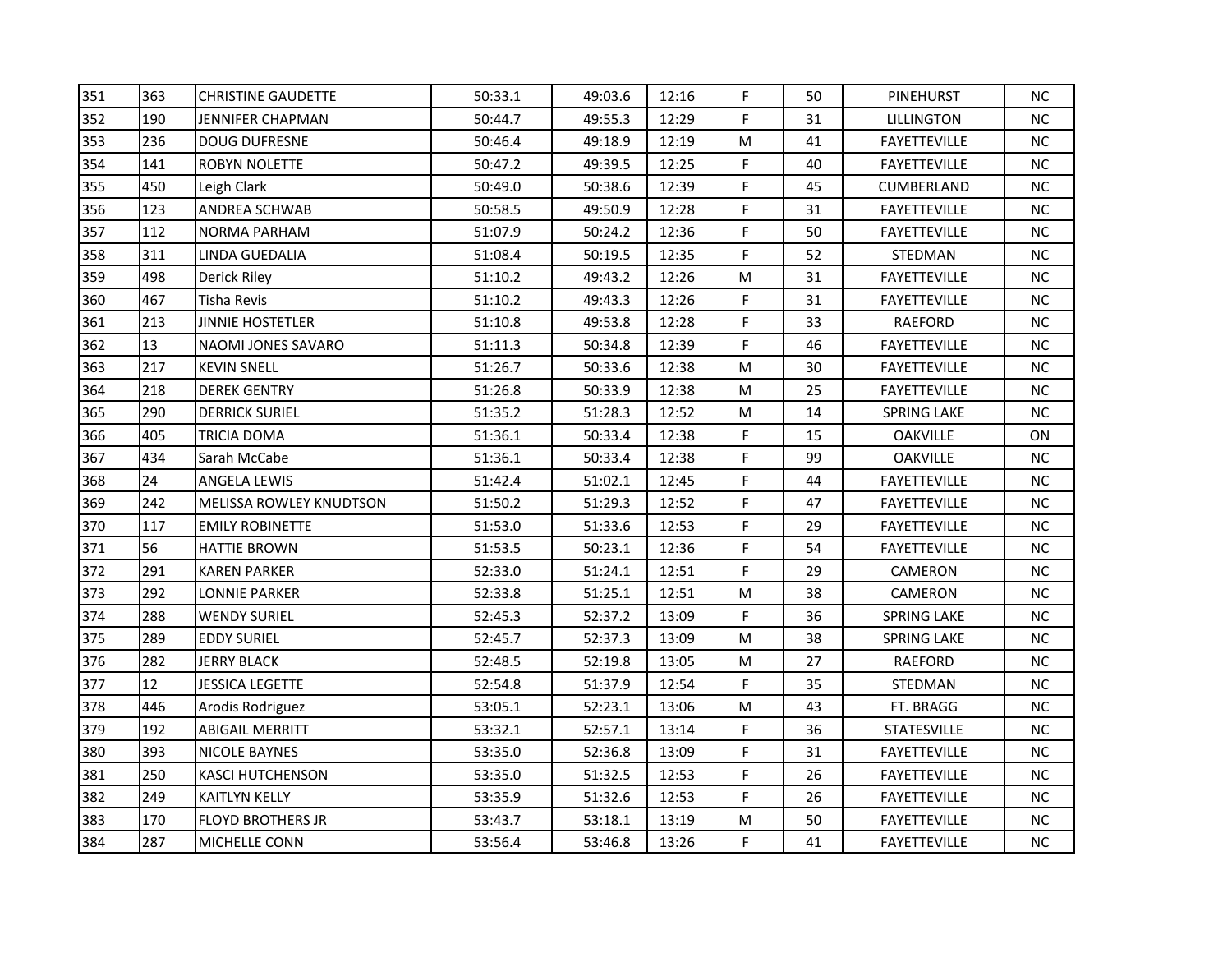| 385 | 388 | ANGIE GELSOMINO            | 53:59.3 | 52:38.8 | 13:09 | F  | 13 | CAMERON              | NC.       |
|-----|-----|----------------------------|---------|---------|-------|----|----|----------------------|-----------|
| 386 | 121 | <b>VALERIE VIRGEN</b>      | 54:03.5 | 52:06.0 | 13:02 | F  | 38 | <b>FAYETTEVILLE</b>  | NC.       |
| 387 | 326 | KEVIN RODRIGUEZ            | 54:10.9 | 53:33.4 | 13:23 | M  | 23 | <b>FAYETTEVILLE</b>  | NC.       |
| 388 | 357 | <b>CARLEEN JOYNER</b>      | 54:32.7 | 53:29.5 | 13:22 | F  | 50 | <b>FAUEEYTEVILLE</b> | NC.       |
| 389 | 293 | <b>RENAE LARSON</b>        | 54:39.1 | 53:31.0 | 13:23 | F  | 43 | FAYETTEVILLE         | NC.       |
| 390 | 294 | JOHN LARSON                | 54:39.1 | 53:31.4 | 13:23 | M  | 49 | <b>FAYETTEVILLE</b>  | NC.       |
| 391 | 812 | Lisa Jess                  | 54:42.9 | 53:39.5 | 13:25 | F  | 38 | SPRING LAKE          | NC.       |
| 392 | 303 | <b>ANNE TALBOT</b>         | 55:01.7 | 53:39.8 | 13:25 | F  | 51 | <b>FAYETTEVILLE</b>  | <b>NC</b> |
| 393 | 72  | <b>AMBER BARNHILL</b>      | 55:03.2 | 54:17.6 | 13:34 | F  | 27 | <b>EASTOVER</b>      | NC        |
| 394 | 105 | PAMELA (KATIE) LAWRENCE    | 55:04.4 | 53:42.4 | 13:26 | F  | 27 | <b>FAYETTEVILLE</b>  | <b>NC</b> |
| 395 | 435 | Amy Glover                 | 55:16.1 | 54:41.8 | 13:40 | F  | 34 | RALEIGH              | NC.       |
| 396 | 65  | <b>ALINA BOENITZ</b>       | 55:26.5 | 55:05.9 | 13:46 | F  | 30 | SANFORD              | NC        |
| 397 | 135 | <b>PAULA GRIFFIN</b>       | 55:32.6 | 54:01.9 | 13:30 | F  | 40 | CLARKSVILLE          | <b>TN</b> |
| 398 | 205 | REGINA GELSOMINO           | 55:38.5 | 54:22.7 | 13:36 | F  | 36 | <b>FAYETTEVILLE</b>  | NC.       |
| 399 | 204 | <b>CARLA BEVERAGE</b>      | 55:41.9 | 54:25.6 | 13:36 | F. | 59 | <b>FAYETTEVILLE</b>  | NC.       |
| 400 | 50  | MICHELLE LEE               | 55:51.4 | 54:28.9 | 13:37 | F  | 29 | <b>FAYETTEVILLE</b>  | NC.       |
| 401 | 132 | <b>BRITTANIE BAKER</b>     | 56:03.9 | 55:18.3 | 13:49 | F  | 25 | <b>HOPE MILLS</b>    | NC.       |
| 402 | 41  | <b>WAYNE HENDERSON</b>     | 56:16.7 | 55:20.6 | 13:50 | M  | 54 | <b>FAYETTEVILLE</b>  | $NC$      |
| 403 | 42  | <b>ADONYA HENDERSON</b>    | 56:16.7 | 55:20.6 | 13:50 | F  | 45 | <b>FAYETTEVILLE</b>  | NC.       |
| 404 | 111 | <b>JACQUELYN PAIT</b>      | 56:34.5 | 55:32.0 | 13:53 | F  | 34 | <b>BLADENBORO</b>    | NC.       |
| 405 | 356 | <b>AITANA RIZZO</b>        | 56:37.8 | 55:12.0 | 13:48 | F  | 17 | <b>FAYETTEVILLE</b>  | NC.       |
| 406 | 404 | <b>MARI-RAE DOMA</b>       | 56:44.6 | 55:43.2 | 13:56 | F  | 44 | <b>OAKVILLE</b>      | ON        |
| 407 | 410 | <b>CAROLYNNE MICHALSKI</b> | 56:44.6 | 55:43.3 | 13:56 | F  | 55 | <b>FAYETTEVILLE</b>  | NC.       |
| 408 | 165 | SERENA DAVIDSON            | 57:07.4 | 55:45.7 | 13:56 | F. | 46 | <b>FAYETTEVILLE</b>  | NC.       |
| 409 | 386 | <b>LAUREN HOLLY</b>        | 57:08.3 | 56:44.4 | 14:11 | F  | 39 | <b>FAYETTEVILLE</b>  | NC.       |
| 410 | 53  | <b>BETH RUSSELL</b>        | 57:31.4 | 57:14.9 | 14:19 | F  | 26 | RAEFORD              | NC        |
| 411 | 52  | MIKE RUSSELL               | 57:32.1 | 57:15.3 | 14:19 | M  | 30 | RAEFORD              | NC.       |
| 412 | 78  | <b>BEKAH MCCRAY</b>        | 57:45.6 | 57:15.3 | 14:19 | F  | 30 | <b>DUNN</b>          | NC.       |
| 413 | 231 | <b>STEVE BODNER</b>        | 57:46.3 | 57:03.6 | 14:16 | M  | 73 | <b>FAYETTEVILLE</b>  | <b>NC</b> |
| 414 | 166 | <b>SARA HOUGH</b>          | 57:48.3 | 57:14.7 | 14:19 | F  | 30 | <b>DUNN</b>          | NC.       |
| 415 | 67  | <b>CATRINA CAIN</b>        | 57:48.8 | 57:15.9 | 14:19 | F  | 26 | FAY                  | <b>NC</b> |
| 416 | 9   | Eric Schmitz               | 57:59.0 | 56:04.2 | 14:01 | М  | 43 | LINDEN               | NC.       |
| 417 | 259 | JESUS RAMIREZ              | 58:02.7 | 56:51.0 | 14:13 | M  | 38 | <b>FAYETTEVILLE</b>  | <b>NC</b> |
| 418 | 87  | <b>JACKIE BONESHEFSKI</b>  | 58:26.0 | 56:53.9 | 14:13 | F. | 30 | RAEFORD              | NC        |
|     |     |                            |         |         |       |    |    |                      |           |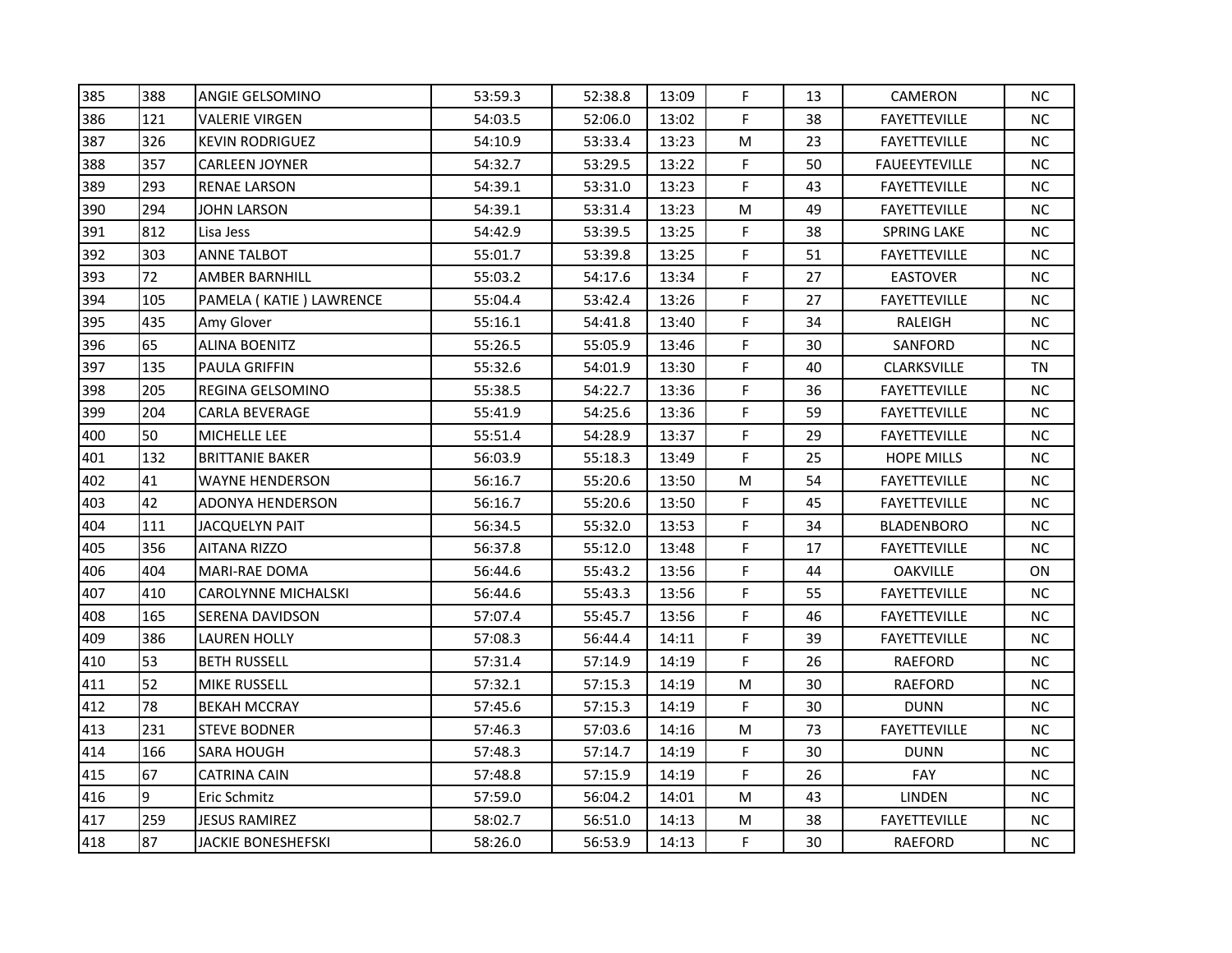| 419 | 5   | Amy Samperton              | 58:57.0   | 57:56.2   | 14:29 | F  | 49             | <b>FAYETTEVILLE</b> | NC.       |
|-----|-----|----------------------------|-----------|-----------|-------|----|----------------|---------------------|-----------|
| 420 | 154 | <b>KATIE PARRISH</b>       | 59:03.5   | 57:58.8   | 14:30 | F  | $\overline{7}$ | <b>LILLINGTON</b>   | NC        |
| 421 | 153 | <b>AMI PARRISH</b>         | 59:04.0   | 57:59.1   | 14:30 | F  | 37             | <b>HAMPTON</b>      | VA        |
| 422 | 46  | <b>VAL PRICE</b>           | 59:10.2   | 59:05.9   | 14:46 | M  | 69             | RALEIGH             | NC.       |
| 423 | 397 | JOHN HANSHEW               | 59:11.0   | 57:35.4   | 14:24 | M  | 26             | <b>BUNNLEVEL</b>    | <b>NC</b> |
| 424 | 10  | LESLIE SUTTON              | 59:13.4   | 57:39.2   | 14:25 | F  | 28             | <b>FAYETTEVILLE</b> | NC.       |
| 425 | 431 | Savannah Davis             | 59:17.9   | 57:58.6   | 14:30 | F  | 18             | Pas Palos           | СA        |
| 426 | 432 | Gayla Schmitz              | 59:21.1   | 57:58.5   | 14:30 | F. | 44             | <b>LINDEN</b>       | NC        |
| 427 | 426 | MILTON VILA JR.            | 59:43.6   | 58:05.6   | 14:31 | M  | 51             | <b>RAEFORD</b>      | NC.       |
| 428 | 325 | <b>KYRA VILA</b>           | 59:45.5   | 58:06.3   | 14:32 | F  | 26             | <b>HOPE MILLS</b>   | NC.       |
| 429 | 74  | ERICA DOUTHIT              | 59:45.9   | 59:19.8   | 14:50 | F  | 23             | <b>STEDMAN</b>      | NC.       |
| 430 | 128 | <b>CAITLIN HUNT</b>        | 59:50.0   | 59:09.2   | 14:47 | F  | 25             | <b>FAYETTEVILLE</b> | <b>NC</b> |
| 431 | 70  | <b>AUTUM EDGERTON</b>      | 59:51.9   | 59:26.5   | 14:51 | F. | 29             | <b>NICEVILLE</b>    | FL.       |
| 432 | 129 | <b>ASHLEY CRENSHAW</b>     | 59:53.6   | 59:09.3   | 14:47 | F  | 28             | GODWIN              | NC.       |
| 433 | 425 | JESSICA COLLAZO            | 1:00:02.9 | 59:23.6   | 14:51 | F  | 36             | PORT ORANGE         | FL        |
| 434 | 69  | ANN DUNN                   | 1:00:04.2 | 59:39.2   | 14:55 | F  | 41             | <b>FAYETTEVILLE</b> | NC.       |
| 435 | 107 | JAIME REYES                | 1:00:08.5 | 59:44.7   | 14:56 | M  | 52             | <b>FAYETTEVILLE</b> | NC.       |
| 436 | 136 | <b>CLAIRE WILSON</b>       | 1:01:02.7 | 59:32.0   | 14:53 | F  | 42             | <b>FAYETTEVILLE</b> | <b>NC</b> |
| 437 | 152 | <b>GUY SILVA</b>           | 1:01:07.3 | 59:43.1   | 14:56 | M  | 57             | <b>RAEFORD</b>      | <b>NC</b> |
| 438 | 394 | LAFARRAH RUPERT            | 1:01:08.6 | 1:00:45.4 | 15:11 | F  | 37             | <b>FAYETTEVILLE</b> | NC.       |
| 439 | 347 | <b>JACQUELINE VALDIVIA</b> | 1:01:18.4 | 1:01:05.8 | 15:16 | F  | 27             | RAEFORD             | NC        |
| 440 | 131 | <b>CHARLOTTE NIELSEN</b>   | 1:01:19.0 | 59:57.7   | 14:59 | F  | 57             | FAYETTEVILLE        | NC.       |
| 441 | 224 | <b>JENNIFER HOUSE</b>      | 1:01:21.8 | 1:01:09.1 | 15:17 | F  | 31             | RAEFORD             | NC.       |
| 442 | 296 | KALLI ZIEGLER              | 1:01:31.2 | 1:00:56.2 | 15:14 | F  | 62             | <b>FAYETTEVILLE</b> | NC.       |
| 443 | 57  | JAMES BROWN                | 1:01:42.2 | 1:00:11.5 | 15:03 | M  | 54             | <b>FAYETTEVILLE</b> | NC.       |
| 444 | 142 | GEORGIA POPP               | 1:02:02.9 | 1:00:11.3 | 15:03 | F  | 52             | FAYETTEVILLE        | NC.       |
| 445 | 371 | JUANITA GRACE OVERBAY      | 1:02:09.4 | 1:00:39.3 | 15:10 | F  | 50             | <b>FAYETTEVILLE</b> | NC.       |
| 446 | 825 | Jacob Hadwin               | 1:02:09.4 | 1:00:49.0 | 15:12 | M  | 14             |                     | NC.       |
| 447 | 302 | <b>MONICA HADWIN</b>       | 1:02:12.1 | 1:00:52.5 | 15:13 | F  | 43             | ERWIN               | NC.       |
| 448 | 122 | <b>MATIKIA RUSSELL</b>     | 1:02:31.0 | 1:00:55.5 | 15:14 | F  | 26             | <b>FAYETTEVILLE</b> | NC.       |
| 449 | 254 | <b>STEVEN KHOO</b>         | 1:02:41.3 | 1:01:58.7 | 15:30 | M  | 39             | <b>FAYETTEVILLE</b> | NC.       |
| 450 | 256 | SAVANNAH KHOO              | 1:02:43.7 | 1:02:01.4 | 15:30 | F  | 8              | <b>FAYETTEVILLE</b> | NC.       |
| 451 | 257 | <b>JORDAN BOWERS</b>       | 1:02:47.9 | 1:02:05.9 | 15:31 | F  | 8              | <b>FAYETTEVILLE</b> | <b>NC</b> |
| 452 | 255 | MICHELLE BOWERS            | 1:02:49.7 | 1:02:06.9 | 15:32 | F  | 39             | <b>FAYETTEVILLE</b> | NC.       |
|     |     |                            |           |           |       |    |                |                     |           |